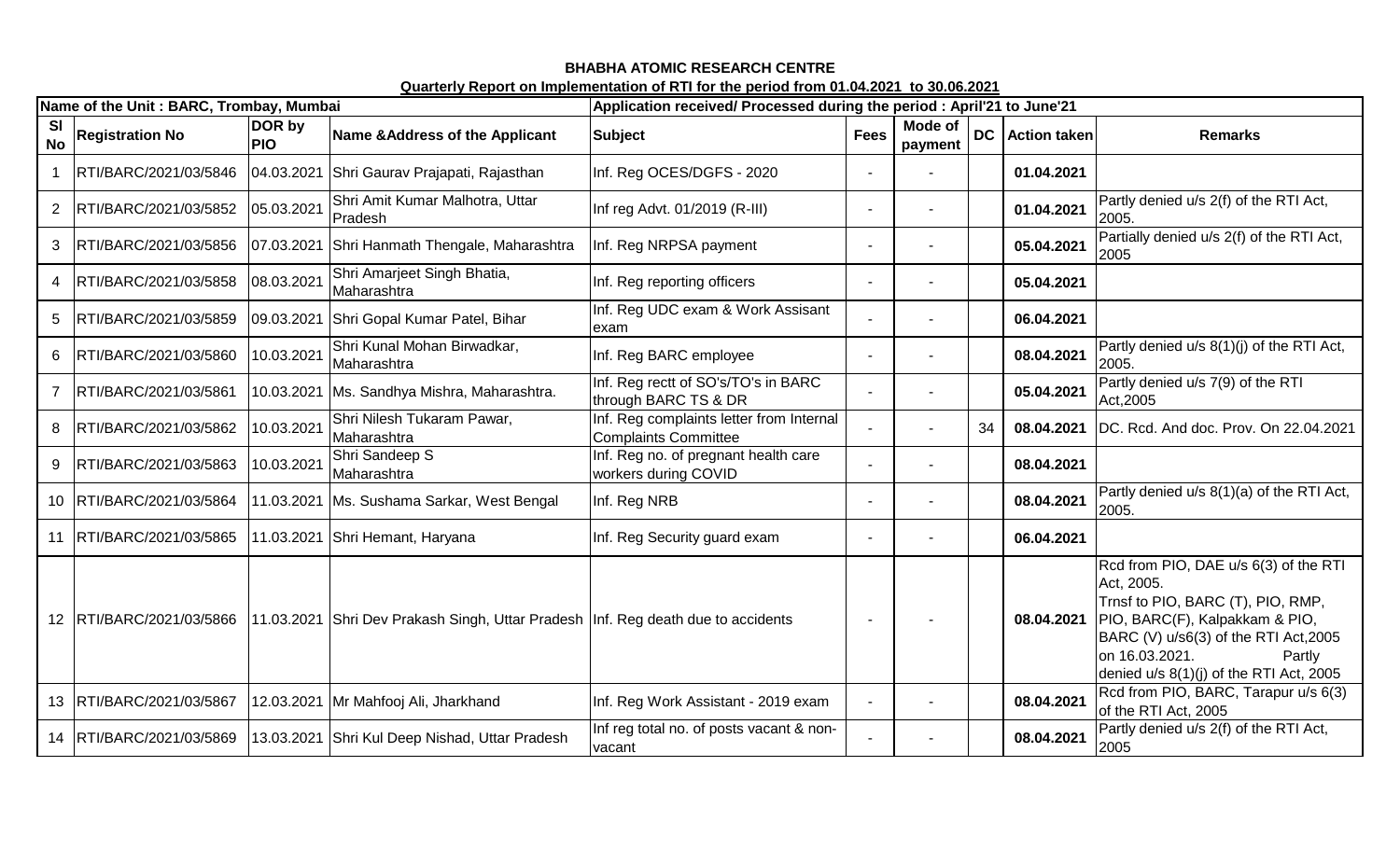| SI<br>No | <b>Registration No</b>     | DOR by<br><b>PIO</b> | Name & Address of the Applicant                 | <b>Subject</b>                                                          | <b>Fees</b>                  | <b>Mode of</b><br>payment | <b>DC</b> | <b>Action taken</b> | <b>Remarks</b>                                                                                                    |
|----------|----------------------------|----------------------|-------------------------------------------------|-------------------------------------------------------------------------|------------------------------|---------------------------|-----------|---------------------|-------------------------------------------------------------------------------------------------------------------|
|          | 15   RTI/BARC/2021/03/5871 | 14.03.2021           | Ms. Prakjakta Turkane, Maharashtra              | Inf. Reg ASO/A Exam (R-III) &<br>Physical test of Security Guard (R-II) |                              |                           |           | 08.04.2021          |                                                                                                                   |
|          | 16   RTI/BARC/2021/03/5872 |                      | 15.03.2021 Shri Rahul D Barman, West Bengal     | Inf. Reg appointments in BARC as<br><b>TSO</b>                          |                              |                           |           | *12.04.2021         | *Denied u/s 2(f) of the RTI Act, 2005                                                                             |
|          | 17   RTI/BARC/2021/03/5873 | 15.03.2021           | Shri Dhaneshwar Sharma, Dehradun                | Inf reg expenditure on plan project                                     |                              |                           |           | 12.04.2021          |                                                                                                                   |
|          | 18   RTI/BARC/2021/03/5874 | 17.03.2021           | Shri Satyam Kumar Singh, Uttar<br>Pradesh.      | Inf. Reg rect. & promotion guidelines                                   |                              |                           |           | 06.04.2021          | Rcd. From PIO, DAE u/s 6(3) of the RTI<br>Act, 2005.                                                              |
|          | 19   RTI/BARC/2021/03/5875 |                      | 17.03.2021   Ms. Sushama Sarkar, West Bengal    | Inf. Reg. Liaison Officers                                              |                              |                           |           | 12.04.2021          | Rcd. From PIO, DAE u/s 6(3) of the RTI<br>Act, 2005.<br>Partly denied u/s 8(1) (j) & 2(f) of the RTI<br>Act, 2005 |
| 20       | RTI/BARC/2021/03/5876      |                      | 18.03.2021 Shri Amit Kumar, Bihar.              | Inf. Reg. UDC exam vide Advt. No.<br>01/2019-R-III                      |                              |                           |           | 15.04.2021          | Partly denied u/s 2(f) of the RTI Act,<br>2005.                                                                   |
| 21       | RTI/BARC/2021/03/5877      |                      | 19.03.2021 Shri Sonu Singh, Maharashtra         | Inf reg dak register maintained at Main<br>Gate, Anusjhakti Nagar       |                              |                           |           | 16.04.2021          |                                                                                                                   |
| 22       | RTI/BARC/2021/03/5878      |                      | 20.03.2021 Mr. Mohammad Aadil, Gujarat          | Inf reg Stipendiary Trainee,<br>Instrumentation                         |                              |                           |           | 15.04.2021          |                                                                                                                   |
|          | 23   RTI/BARC/2021/03/5879 |                      | 21.03.2021 Shri Debrata Mondal, West Bengal     | Inf. Reg geophysicts                                                    |                              |                           |           | 15.04.2021          | Partly denied u/s 2(f) of the RTI Act,<br>2005.                                                                   |
|          | 24   RTI/BARC/2021/03/5880 | 21.03.2021           | Shri Mukesh Kumar Yadav,<br>Maharashtra         | Inf. Reg APAR-Nurse/A                                                   |                              |                           | 18        | 15.04.2021          | DC rcd. & doc. Prov. On 28.04.2021                                                                                |
|          | 25   RTI/BARC/2021/03/5881 |                      | 21.03.2021 Shri Ravi Munavath, Maharashtra      | Inf. Reg APAR-Nurse/A                                                   | $\qquad \qquad \blacksquare$ |                           | 20        | 16.04.2021          | DC rcd. & doc. Prov. On 27.05.2021                                                                                |
|          | 26   RTI/BARC/2021/03/5882 | 22.03.2021           | Shri Jitendra Kumar Sharma,<br>Rajasthan        | Inf. Reg ASO Exam (Advt No. 02/2019-<br>$R-II)$                         |                              |                           |           | 16.04.2021          |                                                                                                                   |
|          | 27   RTI/BARC/2021/03/5883 |                      | 22.03.2021 Shri Jay Singh, Rajasthan            | Inf. Reg RTC C-Off                                                      |                              |                           |           | *16.04.2021         | Rcd from PIO, DAE u/s 6(3) of the RTI<br>Act, 2005.<br>*Denied u/s 2(f) of the RTI Act, 2005.                     |
| 28       | RTI/BARC/2021/03/5884      |                      | 22.03.2021 Shri Vikas K. Telang, Maharashtra.   | Inf. Reg Committee for APAR's                                           |                              |                           |           | *19.04.2021         | *Denied u/s 2(f) of the RTI Act, 2005.                                                                            |
| 29       | RTI/BARC/2021/03/5885      | 22.03.2021           | Shri S.P Chaudhaury, Maharashtra                | Inf. Reg empanelled hospital in Thane                                   |                              |                           |           | 20.04.2021          |                                                                                                                   |
|          | 30   RTI/BARC/2021/03/5886 |                      | 22.03.2021 Shri Malkit Singh Kalyan, Chandigarh | Inf reg techanicians                                                    |                              | $\blacksquare$            |           | 20.04.2021          | Rcd from PIO, DAE u/s 6(3) of the RTI<br>Act, 2005                                                                |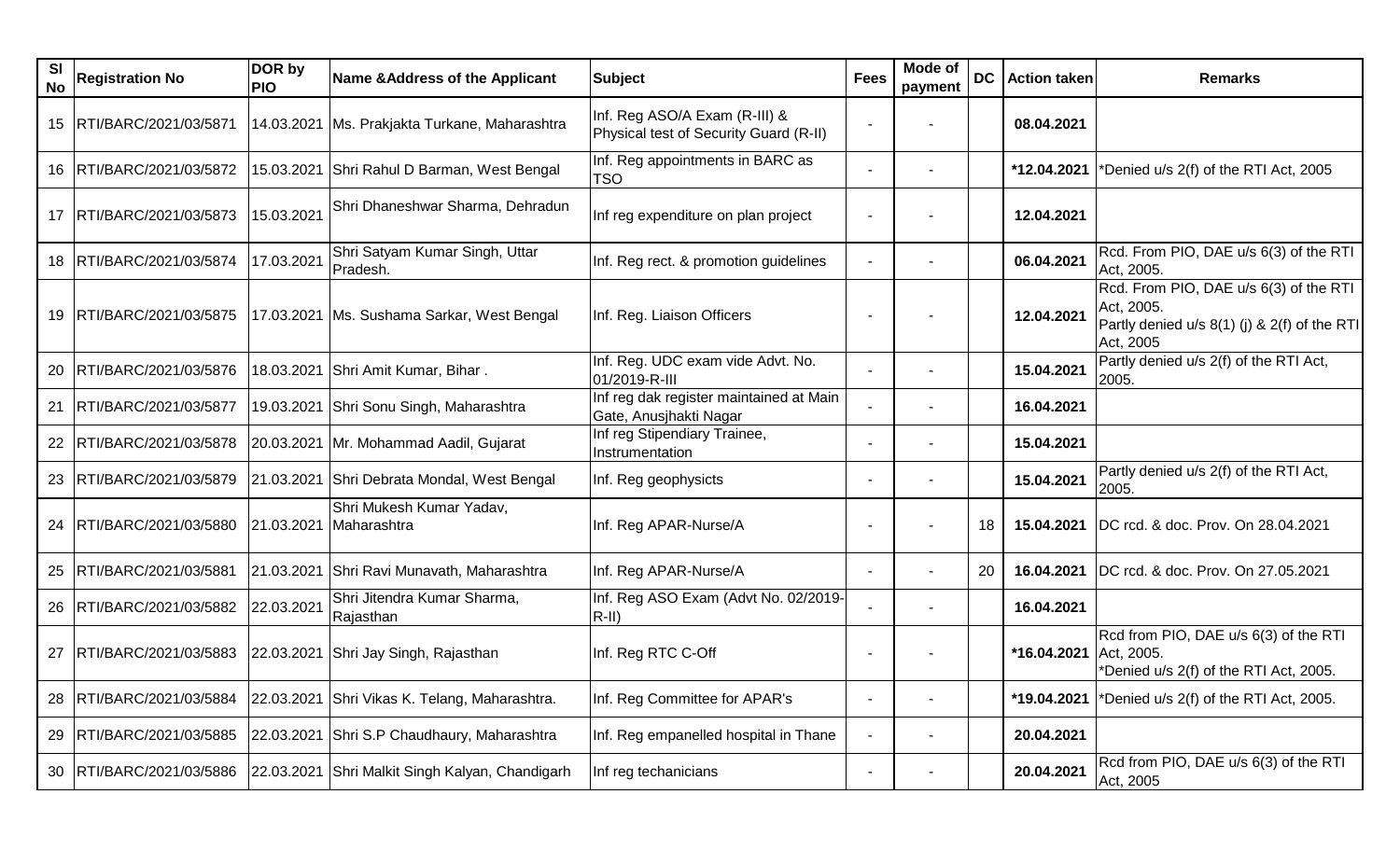| <b>SI</b><br><b>No</b> | <b>Registration No</b>     | DOR by<br><b>PIO</b> | Name & Address of the Applicant                    | <b>Subject</b>                                          | <b>Fees</b> | Mode of<br>payment | <b>DC</b> | <b>Action taken</b> | <b>Remarks</b>                                                                                                    |
|------------------------|----------------------------|----------------------|----------------------------------------------------|---------------------------------------------------------|-------------|--------------------|-----------|---------------------|-------------------------------------------------------------------------------------------------------------------|
| 31                     | RTI/BARC/2021/03/5887      | 23.03.2021           | Shri Abhay Kumar Rishi, Bihar                      | Inf. Reg OCES/DGFS-2020                                 |             |                    |           | 20.04.2021          |                                                                                                                   |
|                        | 32 RTI/BARC/2021/03/5888   | 23.03.2021           | Shri Udayveer Suman, Uttar Pradesh                 | Inf. Reg Advt. No. 01/2020 (NRB)                        |             |                    |           | 21.04.2021          |                                                                                                                   |
|                        | 33   RTI/BARC/2021/03/5889 |                      | 23.03.2021 Shri Pragyanand, Bihar                  | Inf. Reg OCES/DGFS-2020 & tentative<br><b>OCES-2021</b> |             |                    |           | 21.04.2021          |                                                                                                                   |
|                        | 34   RTI/BARC/2021/03/5890 | 23.03.2021           | Shri Subham Singh, U.P.                            | Inf. Reg OCES/DGFS-2021                                 |             |                    |           | 15.04.2021          |                                                                                                                   |
|                        | 35 RTI/BARC/2021/03/5891   | 23.03.2021           | Shri Chandrakant Kaneriya, Madhya<br>Pradesh       | Inf. Reg Advt. 01/2020 (NRB)                            |             |                    |           | 21.04.2021          | Rcd from PIO, DAE u/s 6(3) of the RTI<br>Act, 2005                                                                |
|                        | 36   RTI/BARC/2021/03/5892 | 24.03.2021           | Mr. Tufelaahmad Najirbhai Babi,<br>Gujarat         | Inf. Reg Stipendaiary trainee (Advt.<br>01/2020-NRB     |             |                    |           | 22.04.2021          | Partly denied u/s 8(1)(d) of the RTI Act,<br>2005.                                                                |
| 37                     | RTI/BARC/2021/03/5893      | 24.03.2021           | Shri Omkar Chandrakant Logade,<br>Maharashtra      | Inf. Reg UDC exam (Advt. 01/2019) -R-<br>ШL             |             |                    |           | 22.04.2021          |                                                                                                                   |
|                        | 38   RTI/BARC/2021/03/5894 |                      | 25.03.2021 Shri Divyansh Trivedi, Rajasthan        | Inf. Reg OCES & GATE                                    |             |                    |           | 22.04.2021          |                                                                                                                   |
| 39                     | RTI/BARC/2021/03/5896      | 26.03.2021           | Shri Vaibhav Shahaji Shinde,<br>Maharashtra.       | Inf. Reg Adv. No. DCSEM/01/2018 for<br>the post of ASO  |             |                    |           | 22.04.2021          | Rcd. From PIO, DCSEM, Mumbai u/s<br>6(3) of the RTI Act, 2005.<br>Partly denied u/s 2(f) of the RTI Act,<br>2005. |
|                        | 40   RTI/BARC/2021/03/5897 |                      | 26.03.2021 Shri Rana Chowdhury, West Bengal.       | Inf. W.r.t. UDC BARC 2019 exam                          |             |                    |           | 22.04.2021          |                                                                                                                   |
|                        | 41   RTI/BARC/2021/03/5898 |                      | 30.03.2021 Shri Y.S Mallikarjunaiah, Karnataka     | Inf. Reg Advt. For the post of ASO/A                    |             |                    |           | 28.04.2021          |                                                                                                                   |
|                        | 42   RTI/BARC/2021/03/5899 |                      | 30.03.2021 Shri Binod Sundi, Maharashtra.          | Inf. Re.g application of outside<br>employment of self. |             |                    |           | 28.04.2021          |                                                                                                                   |
|                        | 43   RTI/BARC/2021/03/5900 |                      | 30.03.2021 Shri Rajat Simele, Maharashtra          | Inf. Reg UDC exam (Advt.01/2019) R-                     |             |                    |           | 28.04.2021          |                                                                                                                   |
|                        | 44   RTI/BARC/2021/03/5901 | 30.03.2021           | Shri D R Kiran Balwantrao Thakur,,<br>Maharashtra. | Inf. Re.g reimbursement of medical<br>claim settelment  |             |                    |           | 28.04.2021          |                                                                                                                   |
|                        | 45   RTI/BARC/2021/03/5902 |                      | 31.03.2021 Shri Pradip Bhuin, Maharashtra.         | Inf. Reg. OCES/DGFS 2021                                |             |                    |           | 28.04.2021          |                                                                                                                   |
| 46                     | RTI/BARC/2021/03/5903      | 31.03.2021           | Shri Sradha Suman Khuntia, Odisha.                 | Inf. Reg. OCES/DGFS 2021                                |             |                    |           | 28.04.2021          |                                                                                                                   |
| 47                     | RTI/BARC/2021/03/5904      | 31.03.2021           | Shri Gourav Saha, West Bengal.                     | Inf. Reg UDC exam Advt.01/2019-R-III                    |             |                    |           | 28.04.2021          |                                                                                                                   |
|                        | 48   RTI/BARC/2021/03/5905 |                      | 31.03.2021 Shri Mohan Lal, Tamilnadu               | Inf. Reg. Group Achievement award                       |             | $\blacksquare$     |           | *28.04.2021         | *Denied u/s $8(1)(j)$ & $8(1)(e)$ of the RTI<br>Act, 2005.                                                        |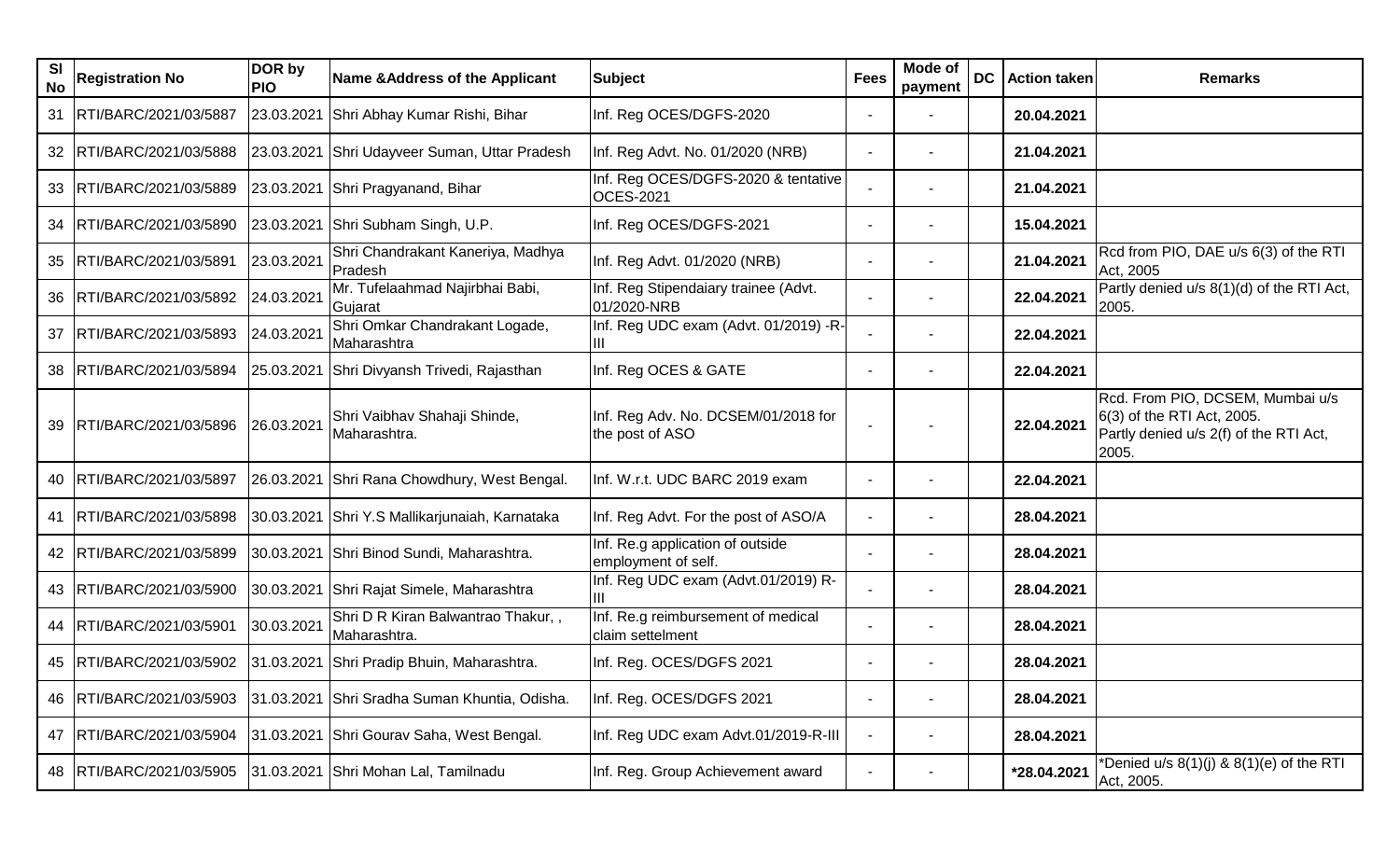| <b>SI</b><br>No | <b>Registration No</b>              | DOR by<br><b>PIO</b> | Name & Address of the Applicant                     | <b>Subject</b>                                                                                         | <b>Fees</b>     | Mode of<br>payment | <b>DC</b> | <b>Action taken</b> | <b>Remarks</b>                                                                                                      |
|-----------------|-------------------------------------|----------------------|-----------------------------------------------------|--------------------------------------------------------------------------------------------------------|-----------------|--------------------|-----------|---------------------|---------------------------------------------------------------------------------------------------------------------|
|                 | 49   RTI/BARC/2021/04/5906          | 01.04.2021           | Shri Karan Nixanbhai Parmar<br>Gujarat              | Info reg BARC Mysuru, HWB                                                                              |                 | Online             |           | **05.04.2021        | Rcd from PIO, DAE u/s 6(3) of the RTI<br>Act, 2005.<br>** Trfd to PIO, RMP, Mysuru u/s 6(3) of<br>the RTI Act, 2005 |
|                 | 50 RTI/BARC/2021/04/5907            |                      | 01.04.2021 Shri Binod Sundi, Maharashtra.           | Inf. Reg quarantine during pandemic<br>(COVID)                                                         | 10 <sup>°</sup> | <b>IPO</b>         |           | 28.04.2021          |                                                                                                                     |
| 51              | RTI/BARC/2021/04/5908               | 01.04.2021           | Shri Amandeep Balmiki<br>Delhi                      | Inf. Reg Adv. No. BARC-MYS-01-2018                                                                     |                 | Online             |           | **06.04.2021        | **Trfd. to PIO, RMP, Mysuru u/s 6(3) of<br>the RTI Act, 2005                                                        |
|                 | 52   RTI/BARC/2021/04/5909          | 01.04.2021           | Shri Kumar Bibhuti<br><b>Bihar</b>                  | Inf. Reg OCES/DGFS-2020<br>(Mechanical)                                                                |                 | Online             |           | 28.04.2021          |                                                                                                                     |
|                 | 53 RTI/BARC/2021/04/5910            | 02.04.2021           | Shri Sravan Kumar S<br>Andhra Pradesh               | Inf. Reg disciplinary proceedings<br>against self                                                      |                 | Online             | 20        | 28.04.2021          | DC rcd & documents provided on<br>04.06.2021                                                                        |
| 54              | RTI/BARC/2021/04/5911               | 02.04.2021           | Shri Sravan Kumar.S<br>Andhra Pradesh               | Inf reg disciplinary proceedings-<br>charges of Inquiry-Inquiry report                                 |                 | Online             | 30        | 28.04.2021          | DC rcd & documents provided on<br>04.06.2021                                                                        |
|                 | 55   RTI/BARC/2021/04/5912          | 02.04.2021           | Shri Satyam Kumar Thakur<br>Jharkhand               | Inf. Reg OCES/DGFS programme                                                                           |                 | Online             |           | 28.04.2021          |                                                                                                                     |
|                 | 56   RTI/BARC/2021/04/5913          | 03.04.2021           | Shri Ashish Mishra<br>Delhi                         | Inf reg Advt. 01/2020 (NRB)                                                                            |                 | Online             |           | 28.04.2021          |                                                                                                                     |
| 57              | RTI/BARC/2021/04/5914               | 03.04.2021           | Shri Sanjay Patra<br>West bengal                    | Inf reg M.tech degree of HBNI after<br>OCES & OCES/DGFS_2021<br>programme                              |                 | Online             |           | 28.04.2021          |                                                                                                                     |
| 58              | RTI/BARC/2021/04/5915               | 03.04.2021           | Shri Anil Kumar Shilla<br>Maharashtra               | Inf. Reg approval of reimbursment<br>claim amount                                                      |                 | Online             |           | 28.04.2021          | Partly denied u/s 2(f) of the RTI Act,<br>2005.                                                                     |
|                 | 59 RTI/BARC/2021/04/5916            | 03.04.2021           | Shri Kumar Pueshpraj<br>Jharkhand                   | Inf. Reg Advt. 01/2018 (R-I) for<br>Stipendiary Trainee (Cat-I)                                        |                 | Online             |           | 28.04.2021          |                                                                                                                     |
|                 | 60 RTI/BARC/2021/04/5917            | 04.04.2021           | Shri Rishabh Sharma<br>Rajasthan                    | Inf. Reg ASO (A) rectt against<br>Advt.1/2009 (R-III) -Copy of<br>empanelled candidates & written exam |                 | Online             |           | 03.05.2021          | Partly denied u/s 8(1)(j) of the RTI Act,<br>2005.                                                                  |
| 61              | RTI/BARC/2021/04/5918               | 05.04.2021           | Shri Ranjit Shaw<br>West Bengal                     | Inf. Reg Advt. 01/2019(R-II) Work<br><b>Assistant result</b>                                           |                 | Online             |           | 03.05.2021          |                                                                                                                     |
|                 | 62 RTI/BARC/2021/04/5919 05.04.2021 |                      | Ms. Saritha<br>Telangana                            | Inf. Reg pay & allowances of Staff<br>Nurse in DAE & its constituent Units.                            |                 | Online             |           | 03.05.2021          | Rcd from PIO, DAE u/s 6(3) of the RTI<br>Act, 2005                                                                  |
|                 | 63   RTI/BARC/2021/04/5920          | 05.04.2021           | Shri Pakanati Vamsi Krishan Reddy<br>Andhra Pradesh | Inf. Reg Advt. 01/2019(R-III)                                                                          |                 | Online             |           | 03.05.2021          | Rcd from BATC (Tarapur) u/s 6 (3) of<br>the RTI Act, 2005                                                           |
|                 | 64   RTI/BARC/2021/04/5921          | 05.04.2021           | Shri Akash<br>Delhi                                 | Inf. Reg Advt. 01/2019 (R-III)                                                                         |                 | Online             |           | 03.05.2021          | Rcd from BARC (Tarapur) u/s 6(3) of the<br>RTI Act, 2005                                                            |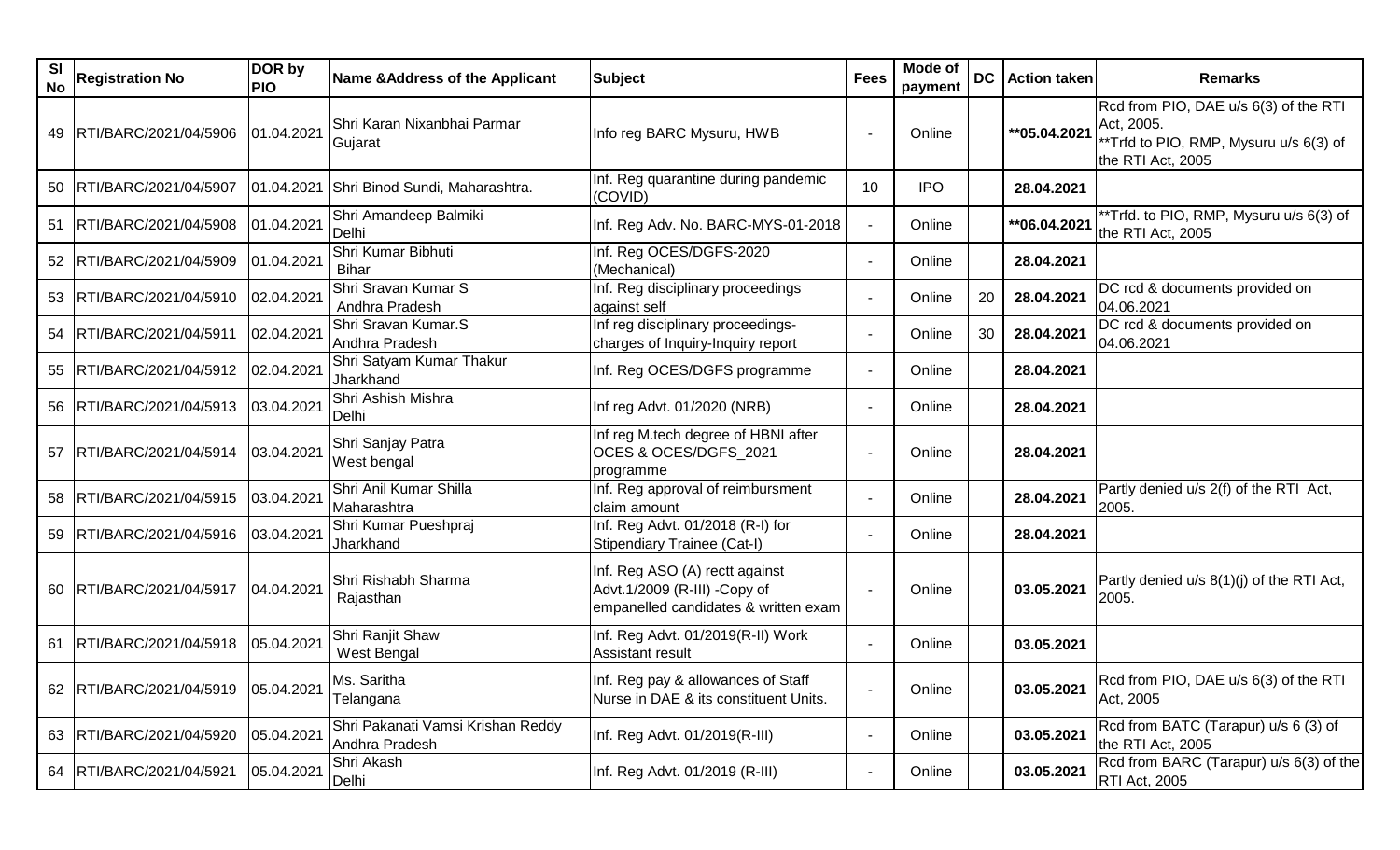| <b>SI</b><br><b>No</b> | <b>Registration No</b>     | DOR by<br><b>PIO</b> | <b>Name &amp;Address of the Applicant</b>     | <b>Subject</b>                                                         | <b>Fees</b> | Mode of<br>payment | <b>DC</b>   Action taken | <b>Remarks</b>                                                                               |
|------------------------|----------------------------|----------------------|-----------------------------------------------|------------------------------------------------------------------------|-------------|--------------------|--------------------------|----------------------------------------------------------------------------------------------|
|                        | 65   RTI/BARC/2021/04/5922 | 05.04.2021           | Shri Y.S Mallikarjunaiah<br>Karnataka         | Inf. Reg rectt of ASO (A) for Advt-<br>1/2001-R-III                    | 10          | <b>IPO</b>         | 03.05.2021               | Partly denied u/s 8(1)(j) of the RTI Act,<br>2005.                                           |
|                        | 66   RTI/BARC/2021/04/5923 |                      | 05.04.2021 Shri Vikas K. Telang, Maharashtra  | Inf. Reg Promotion interview                                           | 10          | <b>IPO</b>         | *03.05.2021              | *Denied $u/s$ 8(1)(g) of the RTI Act, 2005.                                                  |
|                        | 67 RTI/BARC/2021/04/5924   | 05.04.2021           | Shri Kundgir Amol Uttamrao<br>Maharashtra     | Inf. Reg Advt. No. 2/2019 (R-II) for the<br>post of ASO (A)            |             | Online             | *03.05.2021              | *Denied u/s 2(f) of the Rti Act, 2005.                                                       |
|                        | 68 RTI/BARC/2021/04/5925   | 06.04.2021           | Shri Sandesh Shivaji Jadhav<br>Maharashtra    | Inf. Reg rectt rules for SG & ASO                                      |             | Online             | 03.05.2021               |                                                                                              |
|                        | 69   RTI/BARC/2021/04/5926 | 06.04.2021           | Shri VK<br>Chandigarh                         | Inf. Reg study policy - regd Ph.D in<br><b>IIT/NIT</b>                 |             | Online             | 05.05.2021               | Rcd from PIO, DAE u/s 6(3) of the RTI<br>Act, 2005                                           |
|                        | 70   RTI/BARC/2021/04/5927 | 07.04.2021           | Shri Sukhraj<br>New Delhi                     | Inf. Reg tentative dates of level - 2<br>exam for Advt. 01/2019(R-III) |             | Online             | 06.05.2021               |                                                                                              |
|                        | 71   RTI/BARC/2021/04/5928 | 07.04.2021           | Shri Dave Chetankumar Girdharibhai<br>Gujarat | Inf. Reg OCES/DGFS 2020-21                                             |             | Online             | 06.05.2021               |                                                                                              |
|                        | 72   RTI/BARC/2021/04/5929 | 08.04.2021           | Shri Sanjay Patra<br>West Bengal              | Inf reg OCES/DGFS rectt process                                        |             | Online             | 06.05.2021               |                                                                                              |
|                        | 73   RTI/BARC/2021/04/5930 | 08.04.2021           | Shri Rishabh Sharma<br>Rajasthan              | Inf. Reg. Advt. No. DCSEM/01/2018<br>for the post of ASO (A)           |             | Online             | 06.05.2021               | Rcd from PIO, DCSEM u/s 6(3) of the<br>RTI Act, 2005                                         |
|                        | 74   RTI/BARC/2021/04/5931 | 08.04.2021           | Shri Ashok Kumar, H. No. 170, Ward<br>No U.P. | Inf. Reg. reduction of radiation effect<br>by cow dung, etc.           |             | Min of<br>H&W      | *06.05.2021              | Rcd from PIO, DAE u/s 6(3) of the RTI<br>Act, 2005.<br>*Denied u/s 2(f) of the RTI Act, 2005 |
|                        | 75   RTI/BARC/2021/04/5932 | 09.04.2021           | Shri Jagannath Sahu, D 89, Odisha             | Inf. Reg. APAR form Column 6A                                          |             | Online             | 06.05.2021               | Rcd from PIO, HWP, Talcher u/s 6(3) of<br>the RTI Act, 2005                                  |
|                        | 76   RTI/BARC/2021/04/5933 |                      | 10.04.2021 Mr. M. Yakub, Telangana            | Inf. Reg. Advt. No. DCSEM/01/2018<br>for the post of ASO (A)           |             | Online             | 06.05.2021               |                                                                                              |
|                        | 77   RTI/BARC/2021/04/5934 |                      | 11.04.2021 Shri Kollum Dilharangi, U.P.       | Inf. Reg. Bond period for Technical &<br>Scientific staff              |             | Online             | *10.05.2021              | *Denied u/s 2(f) of the RTI Act, 2005                                                        |
| 78                     | RTI/BARC/2021/04/5935      |                      | 11.04.2021 Shri Arindam Sarma, Assam.         | Inf. Reg. OCES/DGFS-2021 exam                                          |             | Online             | 10.05.2021               |                                                                                              |
| 79.                    | RTI/BARC/2021/04/5936      |                      | 13.04.2021 Shri Saurav, Delhi                 | Inf. Reg UDC exam vide Advt. No.<br>01/2019-R-III                      |             | Online             | 12.05.2021               |                                                                                              |
|                        | 80 RTI/BARC/2021/04/5937   | 13.04.2021           | Shri Sandesh Shivaji Jadhav<br>Maharashtra    | Inf. Reg. Procedure of guest house<br>booking of BARC                  |             | Online             | 12.05.2021               |                                                                                              |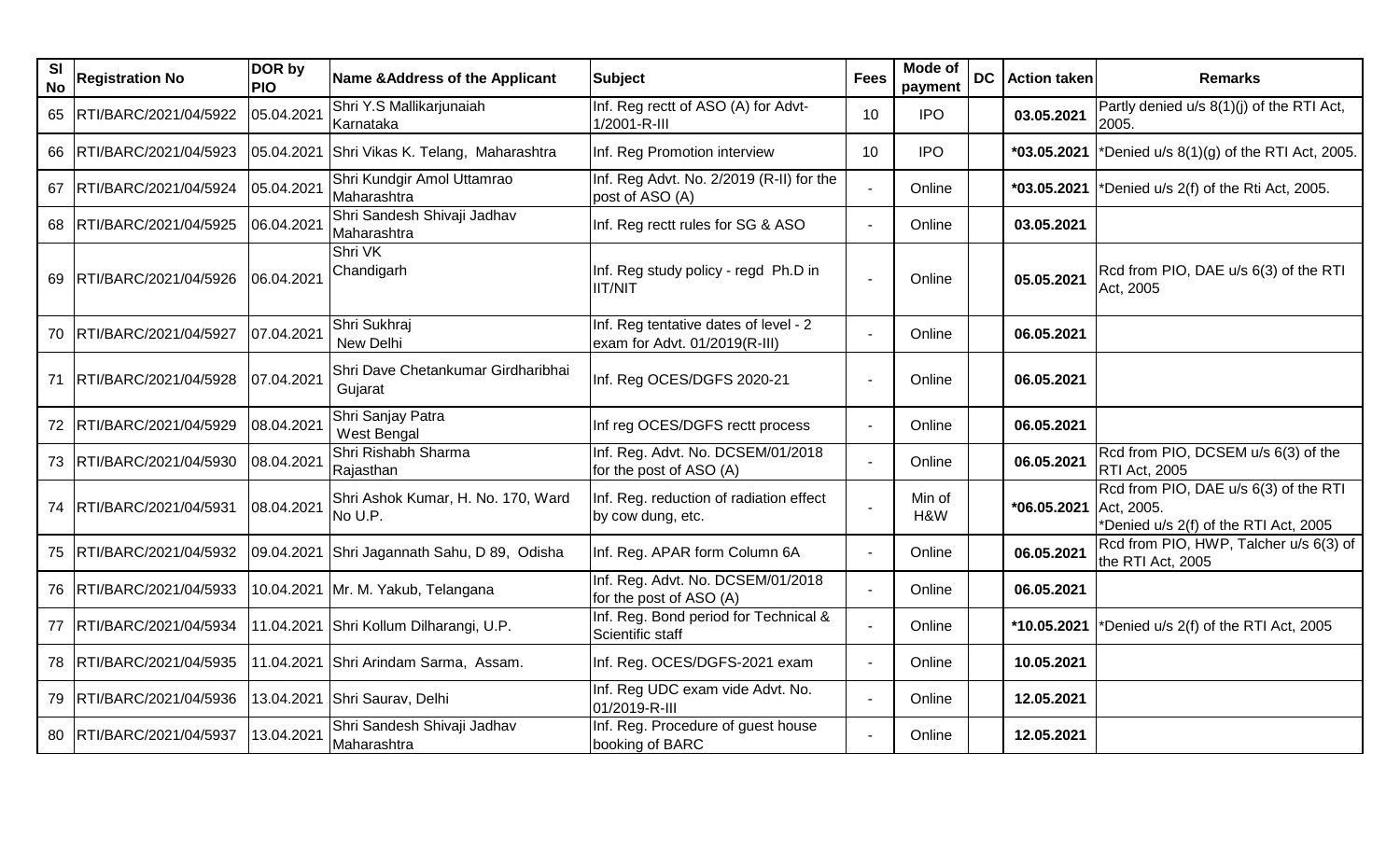| <b>SI</b><br><b>No</b> | <b>Registration No</b>     | DOR by<br><b>PIO</b> | Name & Address of the Applicant                  | <b>Subject</b>                                                                          | <b>Fees</b> | Mode of<br>payment | <b>DC</b> | <b>Action taken</b> | <b>Remarks</b>                                                                                                                                                      |
|------------------------|----------------------------|----------------------|--------------------------------------------------|-----------------------------------------------------------------------------------------|-------------|--------------------|-----------|---------------------|---------------------------------------------------------------------------------------------------------------------------------------------------------------------|
|                        | 81   RTI/BARC/2021/04/5938 | 13.04.2021           | Shri Hanmath Thengale<br>Maharashtra             | Inf. Reg. Forms available in forms<br>section and telephone directory of<br><b>BARC</b> |             | Online             | 14        | 12.05.2021          | DC rcvd & documents provided on<br>25.05.2021                                                                                                                       |
|                        | 82 RTI/BARC/2021/04/5939   |                      | 15.04.2021 Shri Nitin Roy, Bihar                 | Inf. Reg. Advt. No. 1-DPS-2018                                                          |             | Online             |           | **15.04.2021        | **Trfd. To PIO, DPS u/s 6(3) of the RTI<br>Act, 2005.                                                                                                               |
|                        | 83 RTI/BARC/2021/04/5940   |                      | 15.04.2021 Shri Subham Agarwal, West Bengal      | Inf. Reg. NOC for interview.                                                            |             | Online             |           | *12.05.2021         | *Denied u/s 2(f) of the RTI Act, 2005.                                                                                                                              |
|                        | 84 RTI/BARC/2021/04/5941   | 15.04.2021           | Shri Ankit Shivbaran<br>Shahu, Maharashtra       | Copy of books, research papers,<br>reports, diaries and all publications                |             | <b>BPL</b>         |           | *12.05.2021         | Rcd. From District Judge-8 & Add.<br>Sessions Judge, Nagpur.<br>*Denied u/s 7(9) of the RTI Act, 2005.                                                              |
|                        | 85   RTI/BARC/2021/04/5942 |                      | 15.04.2021 Shri Pragyesh Agarwal, Rajasthan      | Inf. W.r.t. DPS tender invited by BARC                                                  |             | Online             |           | 12.05.2021          | Trfd. To PIO, DPS u/s 6(3) of the RTI<br>Act, 2005 pertaining to point Nos. (1) &<br>(2) of the RTI application.<br>Partly denied u/s 2(f) of the RTI Act,<br>2005. |
| 86                     | RTI/BARC/2021/04/5943      | 16.04.2021           | Shri Satyajit Roy, Jharkhand                     | Inf. Reg. OCES/DGFS-2021 exam                                                           |             | Online             |           | 12.05.2021          |                                                                                                                                                                     |
|                        | 87   RTI/BARC/2021/04/5944 |                      | 16.04.2021 Shri Tushar Eknath Unde, Maharashtra. | Inf. Reg. Advt. No. 01/2020 (NRB) for<br>the post of Machinist (grinder)                |             | Online             |           | 12.05.2021          | Partly denied u/s 2(f) of the RTI Act,<br>2005.                                                                                                                     |
|                        | 88   RTI/BARC/2021/04/5945 |                      | 16.04.2021 Shri Gaurav Bandhu, Tamil Nadu.       | Inf. Reg. Grievance application of self                                                 |             | Online             |           | **22.04.2021        | Rcd. From PIO, DAE u/s 6(3) of the RTI<br>Act, 2005.<br>*Trfd. To PIO, BARCF, Kalpakkam u/s<br>6(3) of the RTI Act, 2005.                                           |
| 89                     | RTI/BARC/2021/04/5946      |                      | 19.04.2021 Shri Naresh Kumar, Rajasthan.         | Inf. W.r.t. Switching over from NPS to<br><b>Old Pension Scheme</b>                     |             | Online             |           | *18.05.2021         | *Denied u/s 2(f) of the RTI Act, 2005                                                                                                                               |
|                        | 90 RTI/BARC/2021/04/5947   | 20.04.2021           | Shri Amandeep Singh Bedi<br>U.P.                 | Inf. Reg. Marks obtained by self in<br>OCES/DGFS-2016 exam.                             |             | Online             |           | 18.05.2021          |                                                                                                                                                                     |
| 91                     | RTI/BARC/2021/04/5948      | 20.04.2021           | Shri Satyam Kumar Singh, Uttar<br>Pradesh.       | Inf. Reg. Rect. & Promotion guidelines.                                                 |             | Online             |           | 18.05.2021          | Rcd. From PIO, DAE u/s 6(3) of the RTI<br>Act, 2005.                                                                                                                |
|                        | 92   RTI/BARC/2021/04/5949 |                      | 21.04.2021 Shri G. Ravi Shankar, Tamil Nadu.     | Determination of age of ink                                                             | 10          | <b>IPO</b>         |           | 20.05.2021          |                                                                                                                                                                     |
|                        | 93  RTI/BARC/2021/04/5950  |                      | 21.04.2021 Shri G. Ravi Shankar, Tamil Nadu.     | Determination of age of ink                                                             | 10          | <b>IPO</b>         |           | 20.05.2021          |                                                                                                                                                                     |
|                        | 94 RTI/BARC/2021/04/5951   |                      | 21.04.2021 Shri Pankaj Kumar, U.P.               | Inf. Reg selection of SO for orientation<br>course in Nuclear Science &<br>Engineering. |             | Online             |           | *20.05.2021         | *Denied u/s 2(f) of the RTI Act, 2005                                                                                                                               |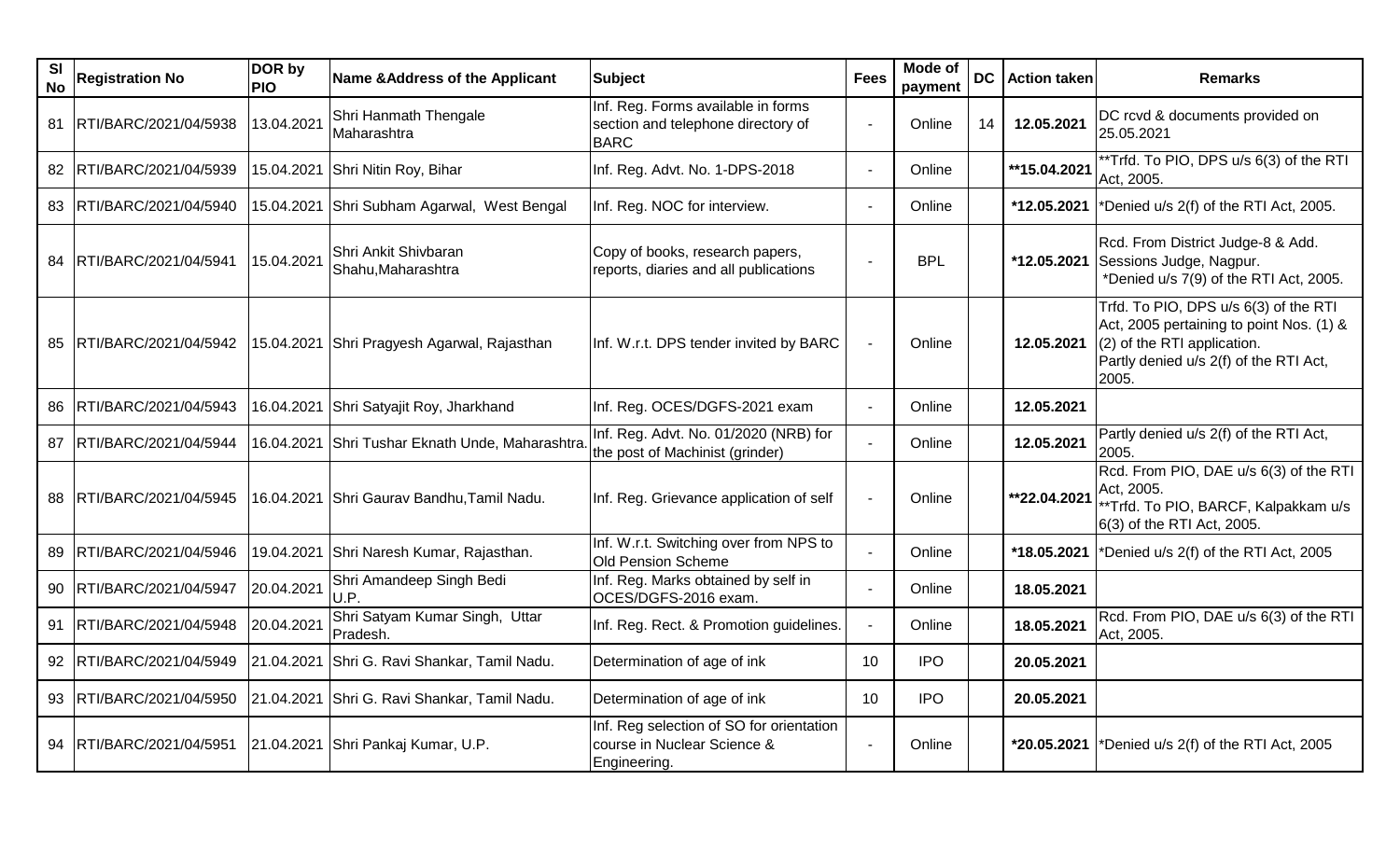| <b>SI</b><br><b>No</b> | <b>Registration No</b>      | DOR by<br><b>PIO</b> | <b>Name &amp; Address of the Applicant</b>     | <b>Subject</b>                                                                                                                           | <b>Fees</b> | Mode of<br>payment | <b>DC</b> | <b>Action taken</b>    | <b>Remarks</b>                                                                                        |
|------------------------|-----------------------------|----------------------|------------------------------------------------|------------------------------------------------------------------------------------------------------------------------------------------|-------------|--------------------|-----------|------------------------|-------------------------------------------------------------------------------------------------------|
|                        | 95   RTI/BARC/2021/04/5952  | 21.04.2021           | Shri Bhagwan Sahay Meena,<br>Rajasthan         | Inf. W.r.t. CAT II exam vide Advt. No.<br>01/2020 (NRB)                                                                                  |             | Online             |           | 19.05.2021             |                                                                                                       |
| 96                     | RTI/BARC/2021/04/5953       | 22.04.2021           | Shri Y.S Mallikarjunaiah<br>Karnataka          | Inf. Reg ASO selection panel<br>vide Advt. No. 01/2001-R-III                                                                             | 10          | <b>IPO</b>         |           | 21.05.2021             |                                                                                                       |
|                        | 97   RTI/BARC/2021/04/5954  |                      | 23.04.2021 Shri Alok Niranjan, A.P.            | Inf. W.r.t. Expenditure made on<br>Machinery/equipment made on FY<br>2020-21                                                             |             | Online             |           | *21.05.2021 Act, 2005. | Rcd. From PIO, DAE u/s 6(3) of the RTI<br>*Denied u/s 8(1)(a) of the RTI Act, 2005.                   |
|                        | 98  RTI/BARC/2021/04/5955   |                      | 24.04.2021 Shri Rajendra Sahu, M.P.            | Inf. Reg interview marks of self and cut<br>off marks for OCES/DGFS - 2020                                                               |             | Online             |           | 18.05.2021             |                                                                                                       |
|                        | 99   RTI/BARC/2021/04/5956  |                      | 24.04.2021 Shri Sandeep D S, Kerala            | Inf. Reg. Junior Purchase<br>Assistant/Junior Storekeeper post vide<br>Advt. No. 1/DPS/2020 and UDC exam<br>vide Advt. No. 01/2019/R-III |             | Online             |           | 21.05.2021             | Transferred to PIO, DPS u/s 6(3) of the<br>RTI Act, 2005 pertaining to point No. (1)<br>on 28.04.2021 |
|                        | 100 RTI/BARC/2021/04/5957   |                      | 24.04.2021 Shri Yerajerla Bharath, Telangana - | Inf. Reg. UDC exam vide Advt. No.<br>01/2019-R-III                                                                                       |             | Online             |           | 21.05.2021             |                                                                                                       |
|                        | 101   RTI/BARC/2021/04/5958 | 24.04.2021           | Shri Shravan Kumar Nagar, Tamil<br>Nadu        | Inf. Reg. STPT question paper and<br>answer key from 2010 to 2020                                                                        |             | Online             |           | 18.05.2021             | Partly denied u/s 8(1)(d) of the RTI Act,<br>2005.                                                    |
|                        | 102 RTI/BARC/2021/04/5959   |                      | 26.04.2021 Shri Dheeraj Kumar, Bihar           | Inf. Reg. Eligibility of Color blind<br>candidates for the post of SO/C in<br>OCES/DGFS exam                                             |             | Online             |           | 18.05.2021             |                                                                                                       |
|                        | 103 RTI/BARC/2021/04/5960   |                      | 27.04.2021 Shri Abhinandan Tagore, New Delhi   | Inf. Reg UDC exam vide Advt. No.<br>01/2019-R-III                                                                                        |             | Online             |           | 25.05.2021             |                                                                                                       |
|                        | 104 RTI/BARC/2021/04/5961   |                      | 27.04.2021 Shri Aditya, Haryana                | Inf. Reg UDC exam vide Advt. No.<br>01/2019-R-III                                                                                        |             | Online             |           | 25.05.2021             |                                                                                                       |
|                        | 105 RTI/BARC/2021/04/5962   |                      | 28.04.2021 Shri Piyush Pandey, U.P             | Inf. Reg UDC exam vide Advt. No.<br>01/2019-R-III                                                                                        |             | Online             |           | 25.05.2021             |                                                                                                       |
|                        | 106 RTI/BARC/2021/04/5963   |                      | 28.04.2021 Shri Lalit Tyagi, Delhi.            | Inf. Reg UDC exam vide Advt. No.<br>01/2019-R-III                                                                                        |             | Online             |           | 25.05.2021             |                                                                                                       |
|                        | 107 RTI/BARC/2021/04/5964   |                      | 28.04.2021 Shri Praveen, Hyderabad, Telangana. | Inf. Reg UDC exam vide Advt. No.<br>01/2019-R-III                                                                                        |             | Online             |           | 25.05.2021             |                                                                                                       |
|                        | 108 RTI/BARC/2021/04/5965   |                      | 28.04.2021 Ms. Lakshmi V., Kerala              | Inf. Reg UDC exam vide Advt. No.<br>01/2019-R-III                                                                                        |             | Online             |           | *25.05.2021            | *Denied u/s 8(1)(d) of the RTI Act, 2005                                                              |
|                        | 109 RTI/BARC/2021/04/5966   | 28.04.2021           | Shri Vipul Vidyadhar Bhosle<br>Maharashtra     | Inf. Reg UDC exam vide Advt. No.<br>01/2019-R-III                                                                                        |             | Online             |           | 25.05.2021             |                                                                                                       |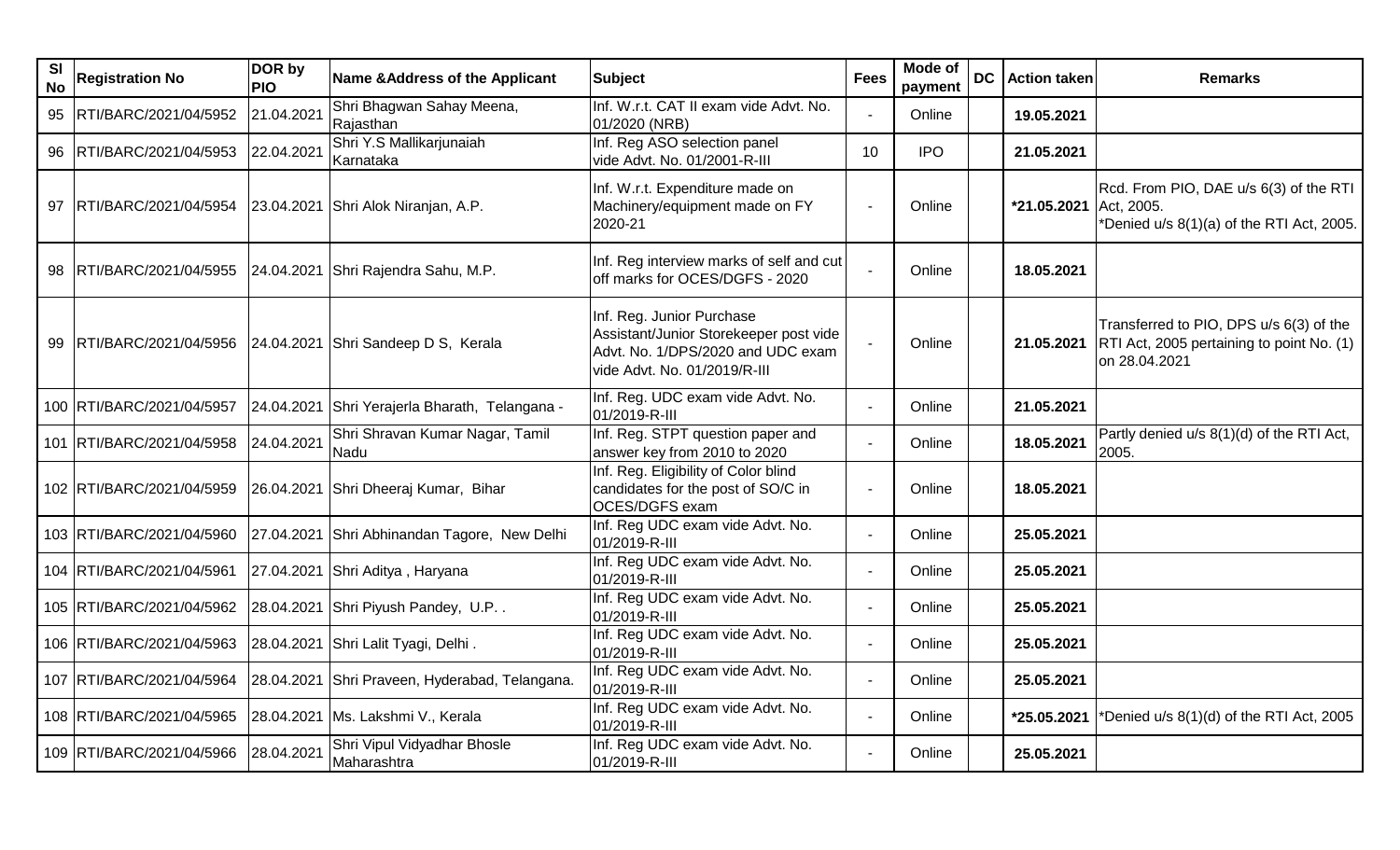| SI<br><b>No</b> | <b>Registration No</b>      | DOR by<br><b>PIO</b> | Name & Address of the Applicant                  | <b>Subject</b>                                                                      | <b>Fees</b> | Mode of<br>payment | DC | <b>Action taken</b> | <b>Remarks</b>                                                                                                   |
|-----------------|-----------------------------|----------------------|--------------------------------------------------|-------------------------------------------------------------------------------------|-------------|--------------------|----|---------------------|------------------------------------------------------------------------------------------------------------------|
|                 | 110   RTI/BARC/2021/04/5967 | 28.04.2021           | Shri Ashutosh Shukla, Maharashtra                | Inf. Reg UDC exam vide Advt. No.<br>01/2019-R-III                                   |             | Online             |    | 25.05.2021          |                                                                                                                  |
|                 | 111 RTI/BARC/2021/04/5968   | 29.04.2021           | Shri Manikanth<br>Telangana                      | Inf. Reg UDC exam vide Advt. No.<br>01/2019-R-III                                   |             | Online             |    | 25.05.2021          |                                                                                                                  |
|                 | 112 RTI/BARC/2021/04/5969   |                      | 29.04.2021 Shri Shanki Dhillon, U.P.             | Inf. Reg UDC exam vide Advt. No.<br>01/2019-R-III                                   |             | Online             |    | 25.05.2021          |                                                                                                                  |
|                 | 113   RTI/BARC/2021/04/5970 | 29.04.2021           | Shri Prafull Hareshwar Mhatre,<br>Maharashtra.   | Inf. Reg UDC exam vide Advt. No.<br>01/2019-R-III                                   |             | Online             |    | 25.05.2021          | Rcd. From PIO, BARC, Tarapur u/s 6(3)<br>of the RTI Act, 2005.                                                   |
|                 | 114 RTI/BARC/2021/04/5971   | 29.04.2021           | Shri Shivam Sikarwar, U.P                        | Inf. Reg UDC exam vide Advt. No.<br>01/2019-R-III                                   |             | Online             |    | 27.05.2021          | Partly denied u/s $2(f)$ & $8(1)(d)$ of the<br>RTI Act, 2005                                                     |
|                 | 115   RTI/BARC/2021/04/5972 | 29.04.2021           | Shri Kamal Kishor<br>Jharkhand                   | Inf. Reg UDC exam vide Advt. No.<br>01/2019-R-III                                   |             | Online             |    | 27.05.2021          |                                                                                                                  |
|                 | 116 RTI/BARC/2021/04/5973   |                      | 29.04.2021   Ms. B. Nagamani, A.P                | Inf. Reg UDC exam vide Advt. No.<br>01/2019-R-III                                   |             | Online             |    | 27.05.2021          | Partly denied $u/s$ 2(f) & 8(1)(d) of the<br><b>RTI Act, 2005</b>                                                |
|                 | 117   RTI/BARC/2021/04/5974 |                      | 29.04.2021 Shri Sandeep Rawat, Uttarakhand.      | Inf. Reg UDC exam vide Advt. No.<br>01/2019-R-III                                   |             | Online             |    | 27.05.2021          |                                                                                                                  |
|                 | 118   RTI/BARC/2021/04/5975 | 30.04.2021           | Shri Akash Waman Joshi,<br>Maharashtra           | Inf. Reg UDC exam vide Advt. No.<br>01/2019-R-III                                   |             | Online             |    | 27.05.2021          |                                                                                                                  |
|                 | 119 RTI/BARC/2021/04/5976   |                      | 30.04.2021 Shri P Kishan Reddy, Telangana.       | Inf. Reg UDC exam vide Advt. No.<br>01/2019-R-III & WA Advt. No. 01/2019-<br>$R-II$ |             | Online             |    | 27.05.2021          |                                                                                                                  |
|                 | 120 RTI/BARC/2021/04/5977   |                      | 30.04.2021 Shri Sudipta Das, West Bengal.        | Inf. Reg UDC exam vide Advt. No.<br>01/2019-R-III                                   |             | Online             |    | 27.05.2021          |                                                                                                                  |
|                 | 121 RTI/BARC/2021/04/5978   |                      | 30.04.2021 Shri Patel Suchak, Ahmedabad.         | Inf. Reg. Hospital beds for COVID<br>patients                                       |             | Online             |    | 25.05.2021          | Rcd. From PIO, Dept. Of Health &<br>Family Welfare u/s 6(3) of the RTI Act,<br>2005 pertaining to point No. (1). |
|                 | 122 RTI/BARC/2021/04/5979   |                      | 30.04.2021 Shri Kapil Dalmiya, Rajasthan         | Inf. Reg UDC exam vide Advt. No.<br>01/2019-R-III                                   |             | Online             |    | 27.05.2021          |                                                                                                                  |
|                 | 123 RTI/BARC/2021/04/5980   |                      | 30.04.2021 Shri Vanaparthy Rajkumar, Telanagan - | Inf. Reg. OCES/DGFS-2021 exam                                                       |             | Online             |    | 19.05.2021          | Rcd. From PIO, DAE u/s 6(3) of the RTI<br>Act, 2005.                                                             |
|                 | 124 RTI/BARC/2021/04/5981   |                      | 30.04.2021 Mr. Sharukh Ali, Uttarakhand          | Inf. Reg UDC exam vide Advt. No.<br>01/2019-R-III                                   |             | Online             |    | 27.05.2021          |                                                                                                                  |
|                 | 125   RTI/BARC/2021/04/5982 |                      | 30.04.2021 Ms. Annu Kumari, Delhi West           | Inf. Reg UDC exam vide Advt. No.<br>01/2019-R-III                                   |             | Online             |    | 27.05.2021          |                                                                                                                  |
|                 | 126 RTI/BARC/2021/04/5983   |                      | 30.04.2021 Shri Kapil Dalmiya, Rajasthan         | Inf. Reg UDC exam vide Advt. No.<br>01/2019-R-III                                   |             | Online             |    | 27.05.2021          |                                                                                                                  |
|                 | 127 RTI/BARC/2021/05/5984   |                      | 01.05.2021 Shri Harsh Yadav, Maharashtra         | Inf. Reg UDC exam vide Advt. No.<br>01/2019-R-III                                   |             | Online             |    | 27.05.2021          | Partly denied u/s 8(1)(d) of the RTI Act,<br>2005.                                                               |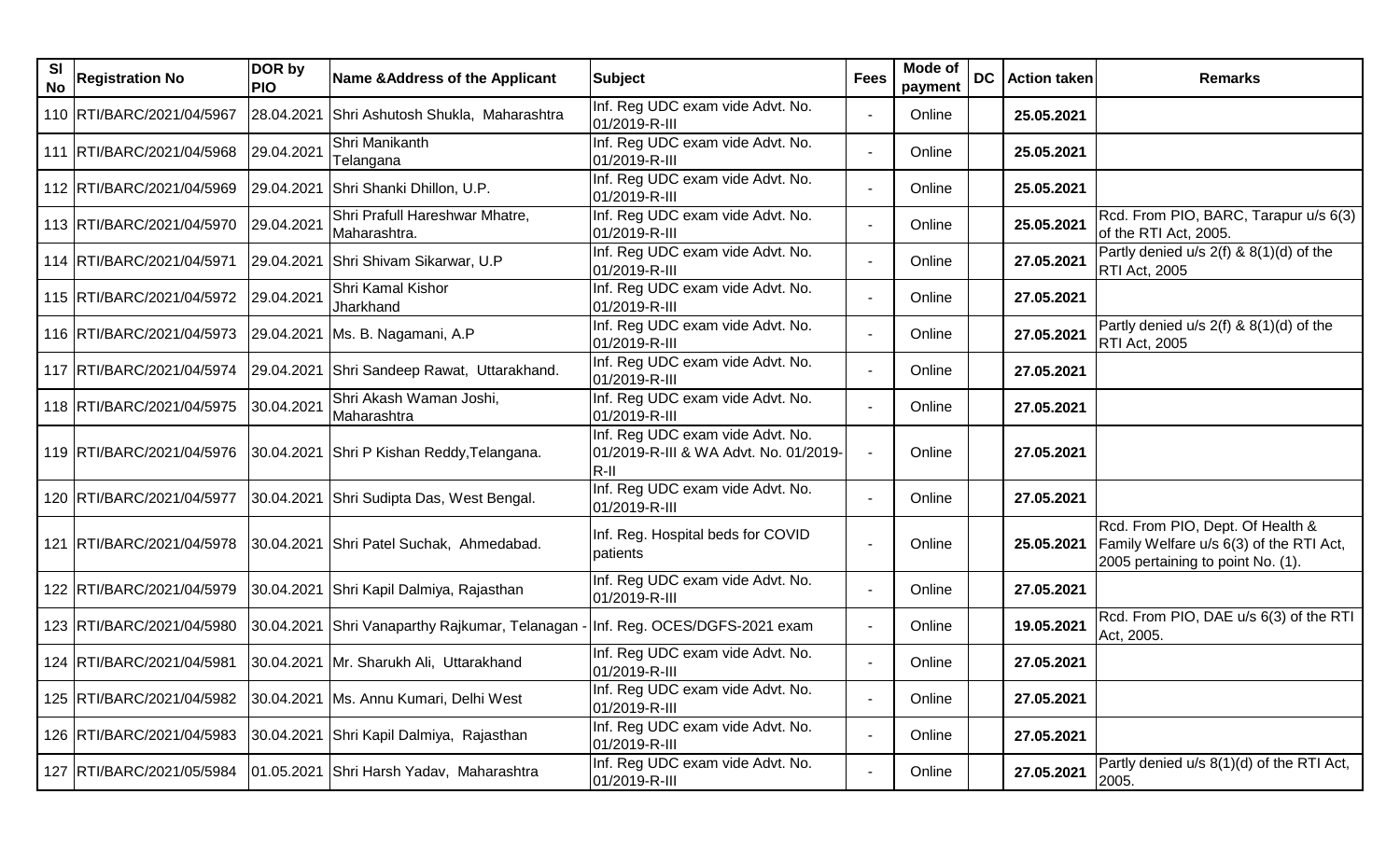| <b>SI</b><br><b>No</b> | <b>Registration No</b>      | DOR by<br><b>PIO</b> | <b>Name &amp; Address of the Applicant</b>                                            | <b>Subject</b>                                                             | <b>Fees</b> | Mode of<br>payment    | <b>DC</b> | <b>Action taken</b> | <b>Remarks</b>                                                                                                 |
|------------------------|-----------------------------|----------------------|---------------------------------------------------------------------------------------|----------------------------------------------------------------------------|-------------|-----------------------|-----------|---------------------|----------------------------------------------------------------------------------------------------------------|
|                        | 128 RTI/BARC/2021/05/5985   | 01.05.2021           | Shri Suresh Vajpayee, Assam                                                           | Inf. Reg UDC exam vide Advt. No.<br>01/2019-R-III                          |             | Online                |           | *31.05.2021         | *Denied u/s 8(1)(d) of the RTI Act, 2005                                                                       |
|                        | 129 RTI/BARC/2021/05/5986   |                      | 02.05.2021 Shri Vishal Daksh, Delhi                                                   | Inf. Reg UDC exam vide Advt. No.<br>01/2019-R-III                          |             | Online                |           | 27.05.2021          |                                                                                                                |
|                        | 130 RTI/BARC/2021/05/5987   |                      | 03.05.2021 Shri Yashasvee Gupta, U.P.                                                 | Inf. Reg UDC exam vide Advt. No.<br>01/2019-R-III                          |             | Online                |           | 01.06.2021          |                                                                                                                |
|                        | 131   RTI/BARC/2021/05/5988 |                      | 03.05.2021 Shri Nitish, Delhi                                                         | Inf. Reg UDC exam vide Advt. No.<br>01/2019-R-III                          |             | Online                |           | 01.06.2021          | Rcd. From PIO, BARC, Tarapur u/s 6(3)<br>of the RTI Act, 2005.                                                 |
|                        | 132 RTI/BARC/2021/05/5989   |                      | 03.05.2021 Shri Shyambabu, Delhi                                                      | Inf. Reg UDC exam vide Advt. No.<br>01/2019-R-III                          |             | Online                |           | 01.06.2021          | Rcd. From PIO, BARC, Tarapur u/s 6(3)<br>of the RTI Act, 2005.                                                 |
|                        | 133 RTI/BARC/2021/05/5990   |                      | 03.05.2021 Shri Kamal Kumar Lalawat, M.P.                                             | Inf. Reg VECC Advt. No. VECC-<br>01/2021 for the post of Sub Officer       |             | Online                |           | **05.05.2021        | **Trfd. To PIO, VECC, Kolkatta u/s 6(3)<br>of the RTI Act, 2005.                                               |
|                        | 134   RTI/BARC/2021/05/5991 |                      | 04.05.2021 Shri Paritosh Kumar, U.P.                                                  | Inf. Reg. Advt. 3/98 (R-II) for<br>Stipendiary Trainee (CAT-1)             |             | Online                |           | 03.06.2021          |                                                                                                                |
|                        | 135 RTI/BARC/2021/05/5992   |                      | 04.05.2021 Shri Samir Bhanja, West Bengal                                             | Inf. Reg UDC exam vide Advt. No.<br>01/2019-R-III                          |             | Online                |           | 03.06.2021          |                                                                                                                |
|                        | 136 RTI/BARC/2021/05/5993   |                      | 04.05.2021 Shri Dhanraj Suthar, Rajasthan.                                            | Inf. W.r.t. Rect. of officers from 2006 to<br>April 2021and their transfer |             | Paid at<br><b>DAE</b> |           | *03.06.2021         | Rcd. From PIO, DAE u/s 6(3) of the RTI<br>Act, 2005.<br>*Denied u/s $7(9)$ & $8(1)(i)$ of the RTI Act,<br>2005 |
|                        | 137 RTI/BARC/2021/05/5994   | 04.05.2021           | Smt. Vrushali Vinod Bamne,<br>Maharashtra.                                            | Inf. W.r.t medical treatment of self.                                      | 10          | <b>IPO</b>            |           | 03.06.2021          |                                                                                                                |
|                        | 138 RTI/BARC/2021/05/5995   | 05.05.2021           | Shri Shubham Shukla, Delhi.                                                           | Inf. Reg UDC exam vide Advt. No.<br>01/2019-R-III                          |             | Online                |           | 04.06.2021          |                                                                                                                |
|                        | 139 RTI/BARC/2021/05/5996   |                      | 06.05.2021   Ms. Projjolika Majumdar, West Bengal.                                    | Inf. Reg UDC exam vide Advt. No.<br>01/2019-R-III                          |             | Online                |           | 04.06.2021          | Rcd. From PIO, BARC, Tarapur u/s 6(3)<br>of the RTI Act, 2005.                                                 |
|                        | 140 RTI/BARC/2021/05/5997   |                      | 07.05.2021 Ms. Madhuri Dagu Avhad, Maharashtra. Inf. Reg. Providing of oxygen by BARC |                                                                            |             | Online                |           | 03.06.2021          |                                                                                                                |
|                        | 141 RTI/BARC/2021/05/5998   |                      | 07.05.2021 Shri Sunil N Khakse, Maharashtra                                           | Inf. Reg. Essential service staff                                          | 10          | Cash                  |           | 03.06.2021          |                                                                                                                |
|                        | 142 RTI/BARC/2021/05/5999   | 07.05.2021           | Shri Kunal Mohan Birwadkar<br>Maharashtra                                             | Inf.w.r.t. BARC employee                                                   |             | Online                |           | *04.06.2021         | *Denied u/s $8(1)(j)$ & $8(1)(a)$ of the RTI<br>Act, 2005                                                      |
|                        | 143 RTI/BARC/2021/05/6000   | 08.05.2021           | Shri Mukesh Kumar Yadav<br>Maharashtra                                                | Inf. Reg. RTC shifts                                                       |             | Online                |           | 07.06.2021          |                                                                                                                |
|                        | 144 RTI/BARC/2021/05/6001   |                      | 09.05.2021 Shri Manjeet, Haryana                                                      | Nil                                                                        |             | Online                |           | 03.06.2021          |                                                                                                                |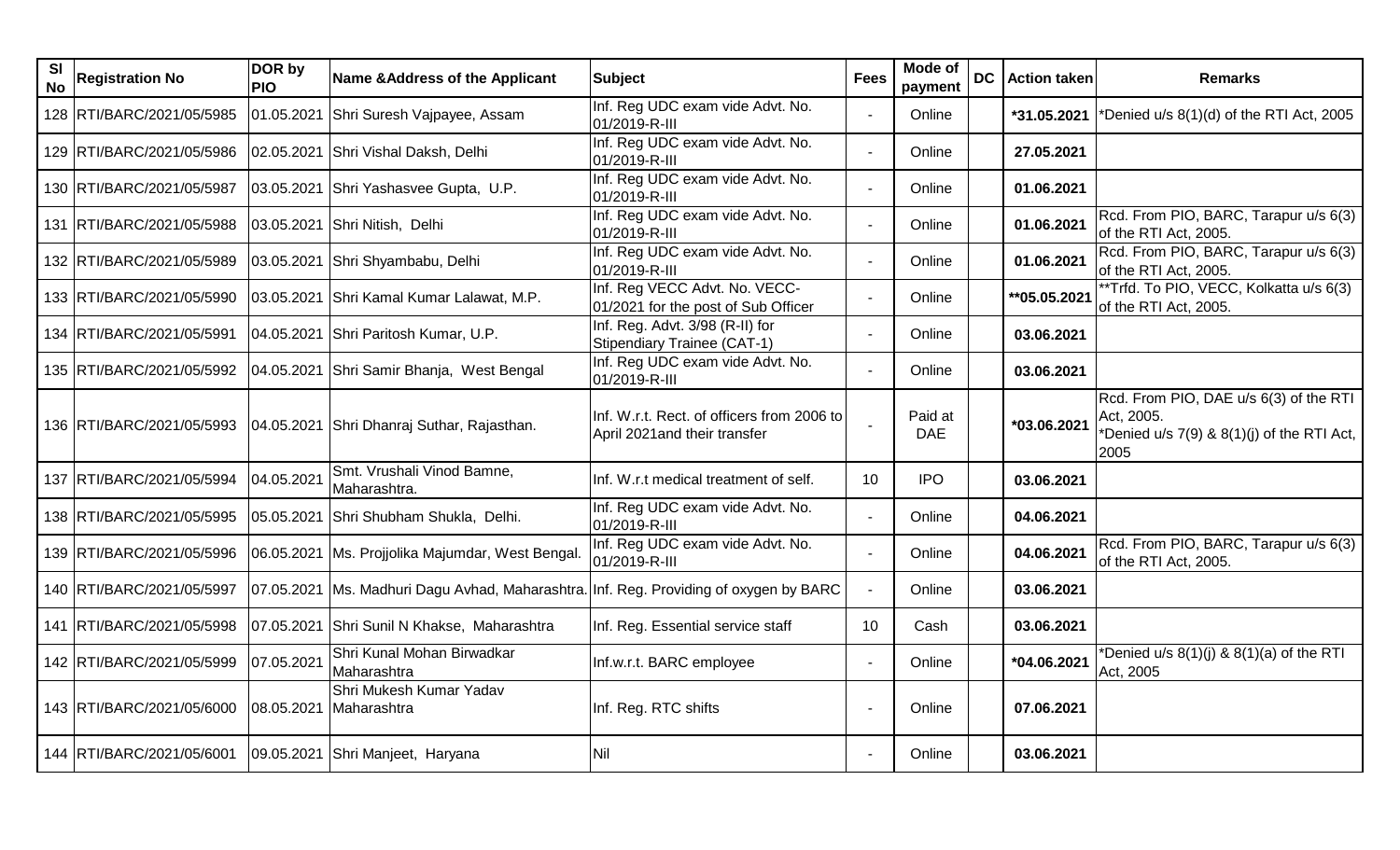| <b>SI</b><br><b>No</b> | <b>Registration No</b>      | DOR by<br><b>PIO</b> | <b>Name &amp; Address of the Applicant</b>         | <b>Subject</b>                                                                                  | <b>Fees</b> | Mode of<br>payment | <b>DC</b>   Action taken | <b>Remarks</b>                                                                                                                               |
|------------------------|-----------------------------|----------------------|----------------------------------------------------|-------------------------------------------------------------------------------------------------|-------------|--------------------|--------------------------|----------------------------------------------------------------------------------------------------------------------------------------------|
|                        | 145   RTI/BARC/2021/05/6002 | 09.05.2021           | Shri Manjeet, Haryana                              | <b>Nil</b>                                                                                      |             | Online             | 03.06.2021               |                                                                                                                                              |
|                        | 146   RTI/BARC/2021/05/6003 | 09.05.2021           | Shri Rakesh Verma, Haryana                         | Inf. W.r.t. Advt. No. 1/2021(R-I) for the<br>post of Driver-cum-Pump-Operator-<br>cum-Fireman/A |             | Online             | 08.06.2021               | Partly denied u/s 8(1)(d) of the RTI Act,<br>2005.                                                                                           |
|                        | 147 RTI/BARC/2021/05/6004   |                      | 10.05.2021 Shri Sriram, Tamil Nadu                 | Inf. Reg UDC exam vide Advt. No.<br>01/2019-R-III                                               |             | Online             | 09.06.2021               |                                                                                                                                              |
|                        | 148 RTI/BARC/2021/05/6005   |                      | 10.05.2021 Shri Sashikant Saini, Rajasthan         | Inf. Reg. OCES/DGFS-2020 exam.                                                                  |             | Online             | 09.06.2021               |                                                                                                                                              |
|                        | 149 RTI/BARC/2021/05/6006   |                      | 10.05.2021 Shri Shubham Patil, Maharashtra.        | Inf. Reg. OCES/DGFS-2020 exam.                                                                  |             | Online             | 09.06.2021               |                                                                                                                                              |
|                        | 150 RTI/BARC/2021/05/6007   | 11.05.2021           | Shri Mukesh Kumar Yadav<br>Maharashtra             | Inf. Reg. RTC shifts                                                                            |             | Online             | 08.06.2021               | Rcd. From PIO, BARC, Tarapur u/s 6(3)<br>of the RTI Act, 2005.                                                                               |
|                        | 151   RTI/BARC/2021/05/6008 |                      | 11.05.2021   Ms. Annu Kumari, Delhi West           | Inf. Reg UDC exam vide Advt. No.<br>01/2019-R-III                                               |             | Online             | 09.06.2021               |                                                                                                                                              |
|                        | 152 RTI/BARC/2021/05/6009   |                      | 11.05.2021 Shri Ashish Yadav, M.P.                 | Inf. W.r.t. Advt. Issued for the post of<br>Peon                                                |             | Online             | 10.06.2021               | Rcd. From PIO, BARC, Tarapur u/s 6(3)<br>of the RTI Act, 2005.                                                                               |
|                        | 153   RTI/BARC/2021/05/6010 |                      | 12.05.2021   Ms. Projjolika Majumdar, West Bengal. | Inf. Reg UDC exam vide Advt. No.<br>01/2011-R-III & 01/2018-R-III                               |             | Online             | *11.06.2021              | Rcd. From PIO, BARC, Tarapur u/s 6(3)<br>of the RTI Act, 2005 pertaining to point<br>Nos. 2 & 3.<br>*Denied u/s 8(1)(d) of the RTI Act, 2005 |
|                        | 154 RTI/BARC/2021/05/6011   | 12.05.2021           | Shri Amit Kumar, U.P.                              | Inf. Reg. OCES/DGFS-2021 exam.                                                                  |             | Online             | 11.06.2021               |                                                                                                                                              |
|                        | 155   RTI/BARC/2021/05/6012 | 12.05.2021           | Shri Arun Kumar<br>Rajasthan                       | Inf. Reg resignations of Group 'A'<br>officers in DAE & its units                               |             | Online             | **18.05.2021             | Rcvd from PIO, DAE u/s 6(3) of the RTI<br>Act, 2005.<br>**Trnsf to PIO & US (SCS), DAE u/s<br>6(3) of the RTI Act, 2005. .                   |
|                        | 156 RTI/BARC/2021/05/6013   | 13.05.2021           | Shri Puwar Dhairyapalsinh Narpatsinh<br>Gujarat    | Inf. Reg complaints & working of<br>CVO's in DAE                                                |             | Online             | **18.05.2021             | Rcvd from PIO, DAE u/s 6(3) of the RTI<br>Act, 2005.<br>**Trnsf to PIO & US (Vig) & US<br>(Power), DAE u/s 6(3) of the RTI<br>Act, 2005      |
|                        | 157 RTI/BARC/2021/05/6014   | 13.05.2021           | Shri Sayan Ghosh<br>West bengal                    | Inf. Reg OCES rectt - 2020                                                                      |             | Online             | 11.06.2021               | Rcvd from PIO, BARC (Tarapur) u/s<br>6(3) of the RTI Act, 2005                                                                               |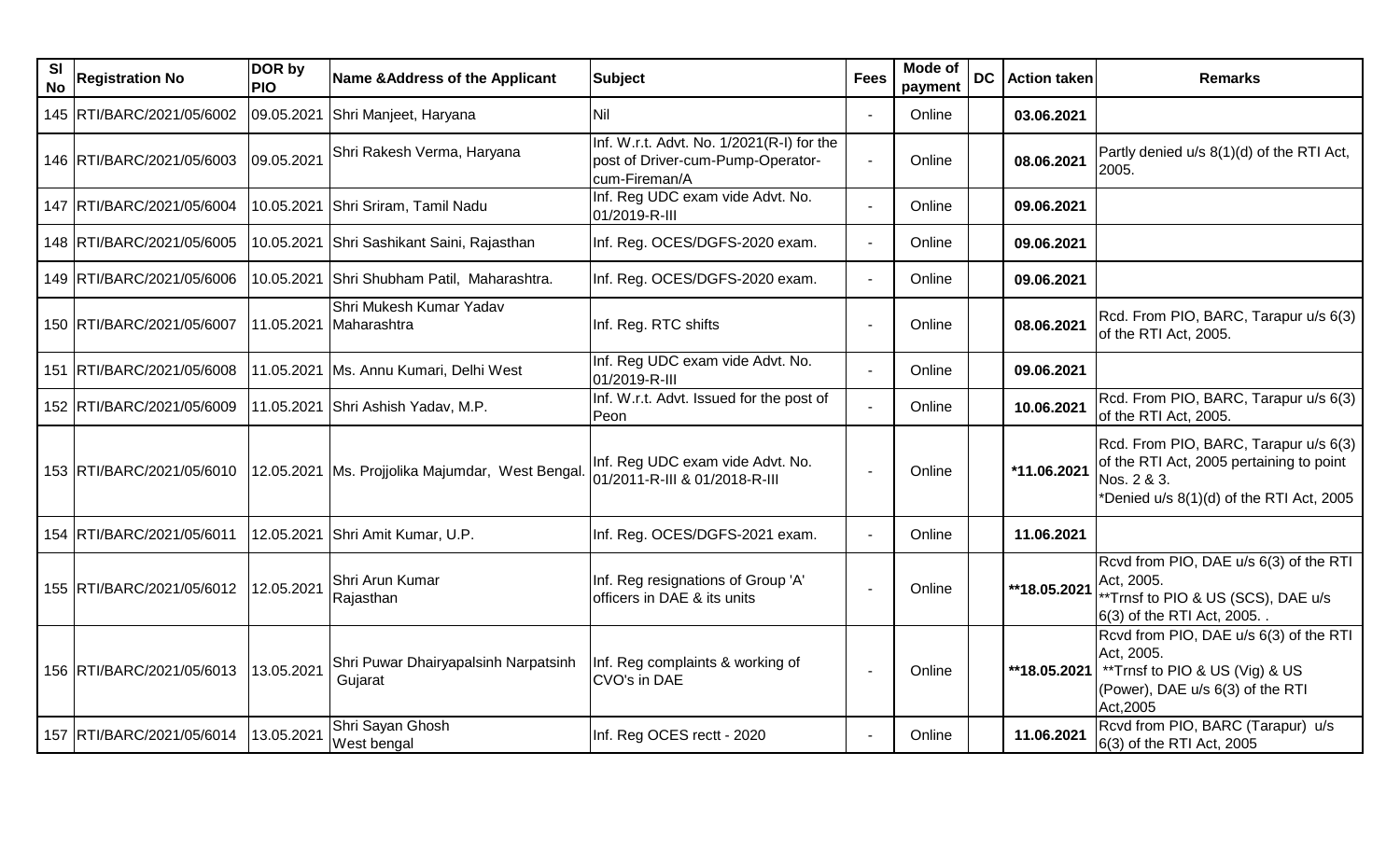| SI<br>No | <b>Registration No</b>               | DOR by<br><b>PIO</b> | Name & Address of the Applicant              | <b>Subject</b>                                                                       | <b>Fees</b> | Mode of<br>payment | <b>DC</b> | <b>Action taken</b> | <b>Remarks</b>                                                                      |
|----------|--------------------------------------|----------------------|----------------------------------------------|--------------------------------------------------------------------------------------|-------------|--------------------|-----------|---------------------|-------------------------------------------------------------------------------------|
|          | 158   RTI/BARC/2021/05/6015          | 14.05.2021           | Shri Sanjay Vijay Mayekar<br>Maharashtra     | Inf reg revision of Patient Care<br>Allowance on implementation of 7th<br><b>CPC</b> |             | Online             |           |                     | *11.06.2021  *Denied u/s $2(f)$ of the RTI Act, 2005                                |
|          | 159   RTI/BARC/2021/05/6016          | 15.05.2021           | Shri Ganesh Jagannath Shirke<br>Maharashtra  | Inf reg result of exam Advt. 01/2019 (R-                                             |             | Online             |           | 14.06.2021          |                                                                                     |
|          | 160 RTI/BARC/2021/05/6017            | 15.05.2021           | Shri Amit Kumar<br><b>Uttar Pradesh</b>      | Inf. Reg OCES/DGFS-2019                                                              |             | Online             |           | 14.06.2021          |                                                                                     |
|          | 161 RTI/BARC/2021/05/6018            | 15.05.2021           | Shri Eswara Chandra<br><b>Sikkim</b>         | Inf reg OCES/DGFS- 2021 through<br><b>GATE</b>                                       |             | Online             |           | 14.06.2021          |                                                                                     |
|          | 162 RTI/BARC/2021/05/6019            | 17.05.2021           | Shri Divyanshu Gupta<br>Madhya Pradesh       | Inf. Reg OCES/DGFS programm<br>(mechanical)                                          |             | Online             |           | 15.06.2021          |                                                                                     |
|          | 163 RTI/BARC/2021/05/6020            | 17.05.2021           | Shri Rahul Chakraborty<br>West Bengal        | Inf. Reg Pokhran - I tests & details                                                 |             | Online             |           | 15.06.2021          | Rcd. from PIO, DAE u/s 6(3) of the RTI<br>Act, 2005                                 |
|          | 164 RTI/BARC/2021/05/6021            | 18.05.2021           | Shri Arvind Meena<br>Rajasthan               | Inf. Reg Stiendiary Training (Cat-I)<br>Advt. 01/2018 (R-I)                          |             | Online             |           | 15.06.2021          | Partly denied $u/s$ 2(f) and $8(1)(j)$ of the<br><b>RTI Act, 2005.</b>              |
|          | 165 RTI/BARC/2021/05/6022            | 19.05.2021           | Ms Anushka Jain<br>New Delhi                 | Inf reg. facial recognition technology in<br><b>BARC</b>                             |             | Online             |           |                     | *18.06.2021  *Denied u/s $8(1)(a)$ of the RTI Act, 2005.                            |
|          | 166 RTI/BARC/2021/05/6023            | 20.05.2021           | Shri Kishori Lal<br>Rajasthan                | Inf. Reg BARC OCES - 2020 Interview<br>& cut-off marks                               |             | Online             |           | 15.06.2021          |                                                                                     |
|          | 167   RTI/BARC/2021/05/6024          | 19.05.2021           | Ms. Namrata Namdev Raut<br>Maharashtra       | Inf reg Advt. 01/2019(R-III)                                                         |             | Online             |           | 15.06.2021          |                                                                                     |
|          | 168 RTI/BARC/2021/05/6025            | 19.05.2021           | Shri Kunal Mohan Birwadkar<br>Maharashtra    | Inf. Reg certified copy of permission<br>letter                                      |             | Online             |           | 18.06.2021          |                                                                                     |
|          | 169 RTI/BARC/2021/05/6026            | 20.05.2021           | Shri Sudhir<br><b>Uttar Pradesh</b>          | Inf reg Mysore advt & Advt. 01/2019 (R-<br>III)                                      |             | Online             |           | 18.06.2021          | Trnfd to PIO, RMP (Mysuru) u/s 6(3) of<br>the RTI Act, 2005 pertaining to point No. |
|          | 170 RTI/BARC/2021/05/6027            | 21.05.2021           | Shri M.Kranthi Kumar<br>Telangana            | Inf. Reg BARC-MYS-01-2018                                                            |             | Online             |           | **24.05.2021        | **Trfd to PIO, RMP, Mysuru u/s 6(3) of<br>the RTI Act, 2005                         |
|          | 171   RTI/BARC/2021/05/6028          | 21.05.2021           | Shri Kunal Mohan Birwadkar<br>Maharashtra    | Inf reg subletting of flat at Atomica by<br>employee                                 |             | Online             |           | 18.06.2021          | Partly denied u/s 8(1)(j) of the RTI Act,<br>2005                                   |
|          | 172 RTI/BARC/2021/05/6029 23.05.2021 |                      | Shri Purushottam Kumar<br><b>Bihar</b>       | Inf. Reg Work Assistant/A Exam                                                       |             | Online             |           | 17.06.2021          |                                                                                     |
|          | 173 RTI/BARC/2021/05/6030            | 23.05.2021           | Shri Mohit Saxena<br><b>Uttar Pradesh</b>    | Inf. Reg BARC GATE-2021                                                              |             | Online             |           | 21.06.2021          |                                                                                     |
|          | 174   RTI/BARC/2021/05/6031          | 23.05.2021           | Shri Asish Kumar Sen<br><b>Uttar Pradesh</b> | Inf. Reg guidelines of screening of<br>promotion proposals- Station Officers         |             | Online             |           |                     | *21.06.2021  *Denied u/s 2(f) of the RTI Act, 2005.                                 |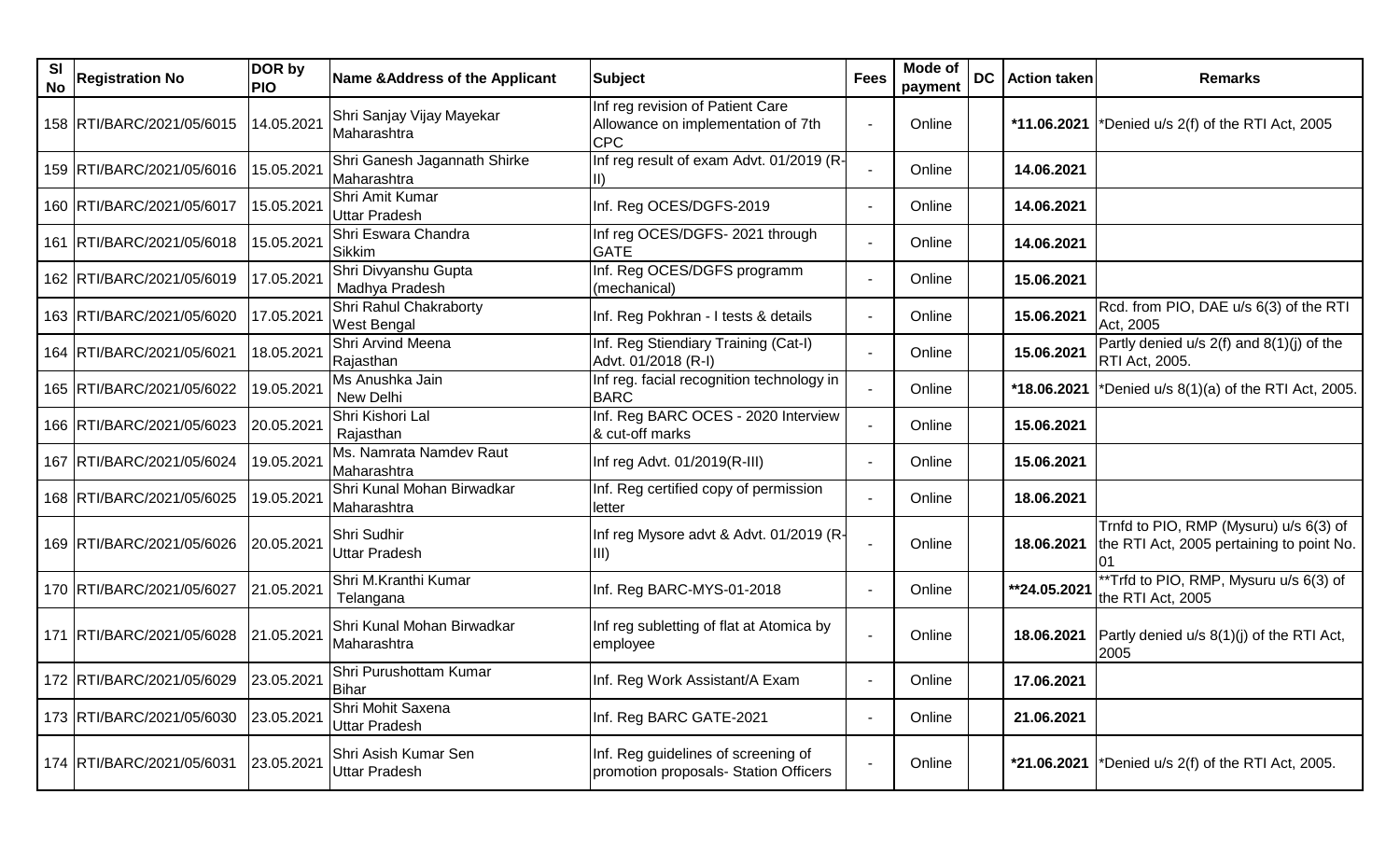| SI<br>No | <b>Registration No</b>      | DOR by<br><b>PIO</b> | Name & Address of the Applicant                 | <b>Subject</b>                                                               | <b>Fees</b> | Mode of<br>payment | <b>DC</b> | <b>Action taken</b> | <b>Remarks</b>                                                                               |
|----------|-----------------------------|----------------------|-------------------------------------------------|------------------------------------------------------------------------------|-------------|--------------------|-----------|---------------------|----------------------------------------------------------------------------------------------|
|          | 175 RTI/BARC/2021/05/6032   | 23.05.2021           | Shri Prashik Jitendra Lanjewar<br>Maharashtra   | Inf. Reg advt. 01/2019(R-II) non-receipt<br>of travelling allowance          |             | Online             |           | 17.06.2021          |                                                                                              |
|          | 176   RTI/BARC/2021/05/6033 | 23.05.2021           | Shri Asish Kumar Sen<br><b>Uttar Pradesh</b>    | Inf. Reg guidelines of screening of<br>promotion proposals- Station Officers |             | Online             |           | *21.06.2021         | *Denied u/s 2(f) of the RTI Act, 2005.                                                       |
|          | 177   RTI/BARC/2021/05/6034 | 23.05.2021           | Shri Prashik Jitendra Lanjewar<br>Maharashtra   | Inf. Reg advt. 01/2019(R-II) non receipt<br>of travelling allowance          |             | Online             |           | 17.06.2021          |                                                                                              |
|          | 178   RTI/BARC/2021/05/6035 | 24.05.2021           | Shri Hanmant Thengale<br>Maharashtra            | Inf. Reg non-payment of NDA,<br>NRPSA, PRIS (O)                              |             | Online             |           | *23.06.2021         | Rcd from PIO, DAE u/s 6(3) of the RTI<br>Act, 2005<br>*Denied u/s 2(f) of the RTI Act, 2005. |
|          | 179   RTI/BARC/2021/05/6036 | 24.05.2021           | Shri Maneesh More<br>Madhya Pradesh             | Inf. Reg UDC Exam (Advt No.<br>01/2019(R-III)                                |             | Online             |           | 23.06.2021          | Rcd from PIO, BARC (Tarapur) u/s 6(3)<br>of the RTI Act, 2005                                |
|          | 180 RTI/BARC/2021/05/6037   | 25.05.2021           | Shri Sandeep Srivastava<br><b>Uttar Pradesh</b> | Inf. Reg UDC Examination (Advt.<br>01/2019R-III)                             |             | Online             |           | 24.06.2021          |                                                                                              |
|          | 181   RTI/BARC/2021/05/6038 | 25.05.2021           | Shri Rohit Sao,<br>Maharashtra                  | Inf. Reg Level-1 & 2 exam (Advt No.<br>01/2019(R-III)                        |             | Online             |           | 23.06.2021          |                                                                                              |
|          | 182 RTI/BARC/2021/05/6039   | 25.05.2021           | Ms. Monika Sriramadasu<br>Andhra Pradesh        | Inf. Reg Level-1 & 2 exam (Advt No.<br>01/2019(R-III)                        |             | Online             |           | *23.06.2021         | *Denied u/s 2(f) & 8(1)(d) of the RTI Act,<br>2005.                                          |
|          | 183 RTI/BARC/2021/05/6040   | 25.05.2021           | Shri Suvajit Thakura<br>West Bengal             | Inf. Reg Advt. NO. 01/2021 (NRB) for<br>stipendiary Trainee (Cat-2)          |             | Online             |           | 24.06.2021          |                                                                                              |
|          | 184 RTI/BARC/2021/05/6041   | 26.05.2021           | Shri Vishal Nagal<br>Rajasthan                  | Inf. Reg BARC OCES/DGFS-2020                                                 |             | Online             |           | 25.06.2021          |                                                                                              |
|          | 185 RTI/BARC/2021/05/6042   | 27.05.2021           | Shri Rahul Kumar Saini<br>Rajasthan             | Inf. Reg Level-1 exam (Advt No.<br>01/2019(R-III)                            |             | Online             |           | 25.06.2021          | Partly denied u/s 2(f) of the RTI Act,<br>2005                                               |
|          | 186 RTI/BARC/2021/05/6043   | 27.05.2021           | Shri Balam Singh Garhakoti<br>Delhi             | Inf. Reg UDC Level-2 exam                                                    |             | Online             |           | 25.06.2021          |                                                                                              |
|          | 187 RTI/BARC/2021/05/6044   | 27.05.2021           | Shri Sachin Hembade<br>Rajasthan                | Inf. Reg NRB recruitment - 01/2020                                           |             | Online             |           | 25.06.2021          |                                                                                              |
|          | 188 RTI/BARC/2021/05/6045   | 27.05.2021           | Shri Kunal Mohan Birwadkar<br>Maharashtra       | Inf. Reg CHSS beneficiaries & COVID<br>related information                   |             | Online             |           | 25.06.2021          |                                                                                              |
|          | 189 RTI/BARC/2021/05/6046   | 27.05.2021           | Shri Kunal Anil Wankhede<br>Maharashtra         | Inf. Reg Advt. 01/2019(R-II) Work<br>Assistant result                        |             | Online             |           | 25.06.2021          | Rcd from PIO, BARC (T), u/s 6(3) of the<br><b>RTI Act, 2005</b>                              |
|          | 190   RTI/BARC/2021/05/6047 | 27.05.2021           | Shri Manoj Kastoor<br>Delhi                     | Inf. Reg Advt no. 01/2019 (R-III)                                            |             | Online             |           | 25.06.2021          | $ Red from PIO, BARC (T), u/s 6(3) of the$<br>RTI Act, 2005                                  |
|          | 191   RTI/BARC/2021/05/6048 | 28.05.2021           | Shri Roshan Arun Mendhule<br>Maharashtra        | Inf. Reg BARC Work Assistant exam<br>(Advt No. 01/2019(R-II)                 |             | Online             |           | 25.06.2021          |                                                                                              |
|          | 192 RTI/BARC/2021/05/6049   |                      | 31.05.2021 Shri Gaurav Bandhu, Tamil Nadu.      | Inf reg delay in disposal of switching<br>over from CPF to GPF Scheme        |             | Online             |           | **03.06.2021        | **Trfd to PIO, BARC(F), Kalpakkam u/s<br>6(3) of the RTI Act, 2005                           |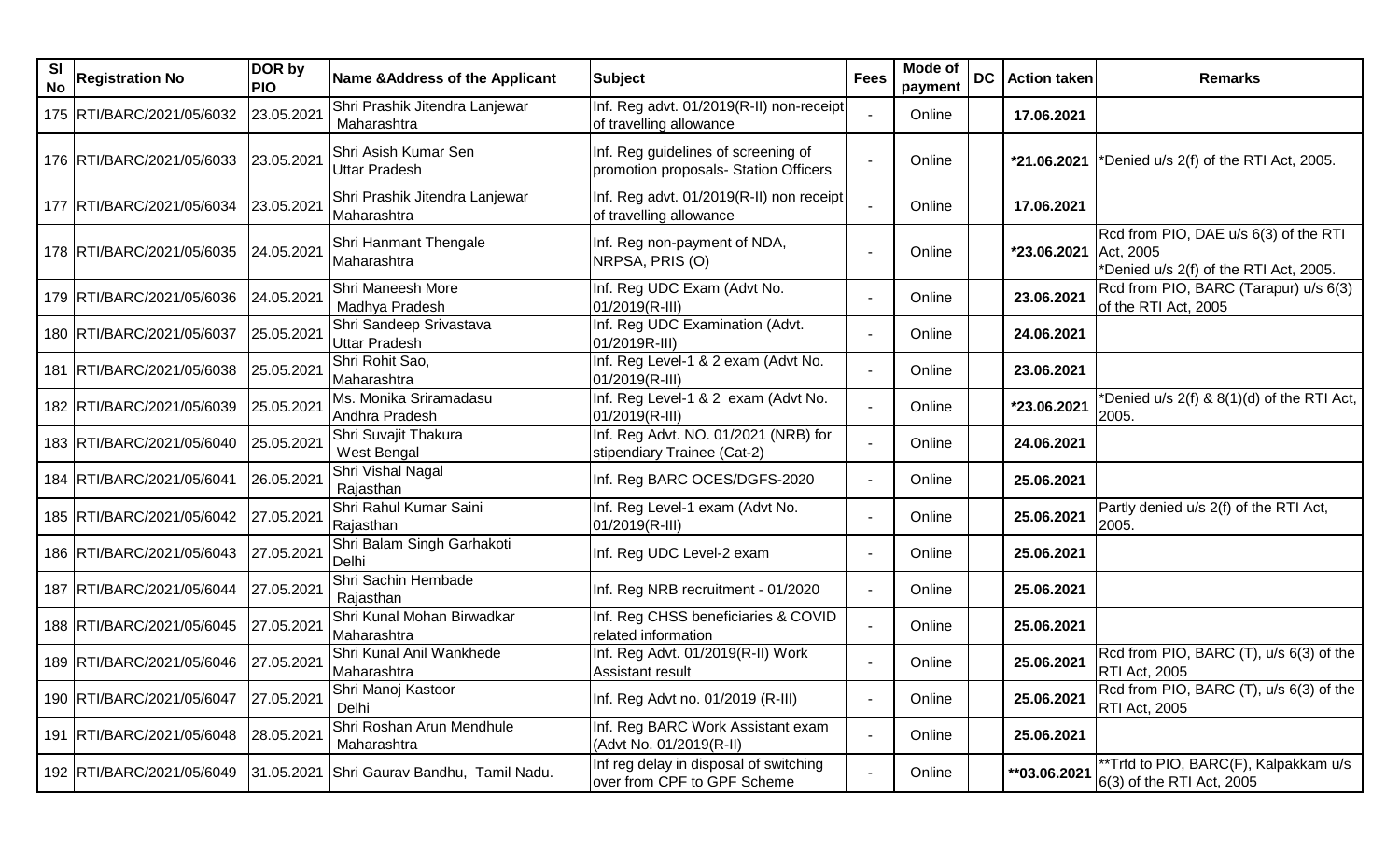| <b>SI</b><br><b>No</b> | <b>Registration No</b>    | DOR by<br><b>PIO</b> | Name & Address of the Applicant                     | <b>Subject</b>                                                   | <b>Fees</b> | <b>Mode of</b><br>payment | <b>DC</b> | <b>Action taken</b>            | <b>Remarks</b>                                                                 |
|------------------------|---------------------------|----------------------|-----------------------------------------------------|------------------------------------------------------------------|-------------|---------------------------|-----------|--------------------------------|--------------------------------------------------------------------------------|
|                        | 193 RTI/BARC/2021/05/6050 | 31.05.2021           | Shri Kunal Anil Wankhede<br>Maharashtra             | Inf. Reg Advt. 01/2019(R-II) Work<br>Assistant result            |             | Online                    |           | 25.06.2021                     | Rcd from PIO, BARC (T), u/s 6(3) of the<br><b>RTI Act, 2005</b>                |
|                        | 194 RTI/BARC/2021/05/6051 |                      | 31.05.2021 Shri Mukesh Kumar, Bihar                 | Inf reg UDC exam & Work Assistant<br>result                      |             | Online                    |           | 25.06.2021                     | Rcd from PIO, BARC (T), u/s 6(3) of the<br><b>RTI Act, 2005</b>                |
|                        | 195 RTI/BARC/2021/06/6052 | 01.06.2021           | Shri Kunal Mohan Birwadkar<br>Maharashtra           | Inf. Reg doctors working in BARC<br>hospital                     |             | Online                    |           | 29.06.2021                     |                                                                                |
|                        | 196 RTI/BARC/2021/06/6053 | 02.06.2021           | Shri Kunal Mohan Birwadkar<br>Maharashtra           | Inf reg BARC employee                                            |             | Online                    |           | *25.06.2021                    | *Denied u/s 8(1)(j) of the RTI Act, 2005.                                      |
|                        | 197 RTI/BARC/2021/06/6054 | 02.06.2021           | Shri Ravindra Kumar Kashyap<br>Lucknow              | Inf.reg PwD                                                      |             | Online                    |           | <b>Under</b><br><b>Process</b> | Rcd from PIO, DAE u/s 6(3) of the RTI<br>Act, 2005 pertaining to points 6 & 7. |
|                        | 198 RTI/BARC/2021/06/6055 |                      | 02.06.2021 Shri Anubrata Das, Maharashtra           | Inf. Reg. Self                                                   |             | Online                    |           | <b>Under</b><br><b>Process</b> |                                                                                |
|                        | 199 RTI/BARC/2021/06/6056 |                      | 03.06.2021 Shri Abhijit Turkane, Maharashtra.       | Inf. Reg. ASO(A) & Security Guard<br>exam                        |             | Online                    |           | 25.06.2021                     |                                                                                |
|                        | 200 RTI/BARC/2021/06/6057 | 04.06.2021           | Shri Jitendra Singh Shekhawat<br>Rajasthan - 303107 | Inf reg Advt No. 02/2019(R-II) ASO &<br>SG vacancies 2019        |             | Online                    |           | 25.06.2021                     |                                                                                |
|                        | 201 RTI/BARC/2021/06/6058 | 04.06.2021           | Shri Lalit Kumar<br><b>Uttar Pradesh</b>            | Inf. Reg Advt No. 01/2020(NRB)                                   |             | Online                    |           | 25.06.2021                     |                                                                                |
|                        | 202 RTI/BARC/2021/06/6059 | 04.06.2021           | Shri Sonit Lohan<br>West Singhbhum                  | Inf. Reg transfer policy/posting of<br>ASO(A) in DAE & its units |             | Online                    |           | <b>Under</b><br><b>Process</b> | Rcd from PIO, DAE u/s 6(3) of the RTI<br>Act, 2005                             |
|                        | 203 RTI/BARC/2021/06/6060 | 04.06.2021           | Shri K.N Sakhtivel<br>Karnataka                     | Inf. Reg RTI data                                                |             | Online                    |           | <b>Under</b><br><b>Process</b> | Rcd from PIO, DAE u/s 6(3) of the RTI<br>Act, 2005 for info pertaining to BARC |
|                        | 204 RTI/BARC/2021/06/6061 | 05.06.2021           | Shri Ved Prakash<br><b>Bihar</b>                    | Inf. Reg BARC UDC (Level-2) exam                                 |             | Online                    |           | 25.06.2021                     |                                                                                |
|                        | 205 RTI/BARC/2021/06/6062 | 06.06.2021           | Shri Sanjay Patra<br>West Bengal                    | Inf. Reg BARC OCES/DGFS-2021-22                                  |             | Online                    |           | 25.06.2021                     |                                                                                |
|                        | 206 RTI/BARC/2021/06/6063 | 06.06.2021           | Shri A.K Mahajan<br>New delhi                       | Inf. Reg Raincoats                                               |             | Online                    |           | **08.06.2021                   | **Trfd to PIO, DPS, Mumbai u/s 6(3) of<br>the RTI Act, 2005                    |
|                        | 207 RTI/BARC/2021/06/6064 | 06.06.2021           | Shri Bhatkar Amol Sanjay<br>Maharashtra             | Inf. Reg ASO against Advt No.<br>02/2019(R-II)                   |             | Online                    |           | <b>Under</b><br><b>Process</b> |                                                                                |
|                        | 208 RTI/BARC/2021/06/6065 | 07.06.2021           | Prikshit Kumar<br><b>Uttar Pradesh</b>              | Inf. Reg OCES/DGFS-2021                                          |             | Online                    |           | 25.06.2021                     | Rcd from PIO, BARC (Tarapur) u/s 6(3)<br>of the RTI Act, 2005                  |
|                        | 209 RTI/BARC/2021/06/6066 | 08.06.2021           | Prikshit Kumar<br><b>Uttar Pradesh</b>              | Inf. Reg OCES/DGFS-2021                                          |             | Online                    |           | 25.06.2021                     | Rcd from PIO, BARC (Tarapur) u/s 6(3)<br>of the RTI Act, 2005                  |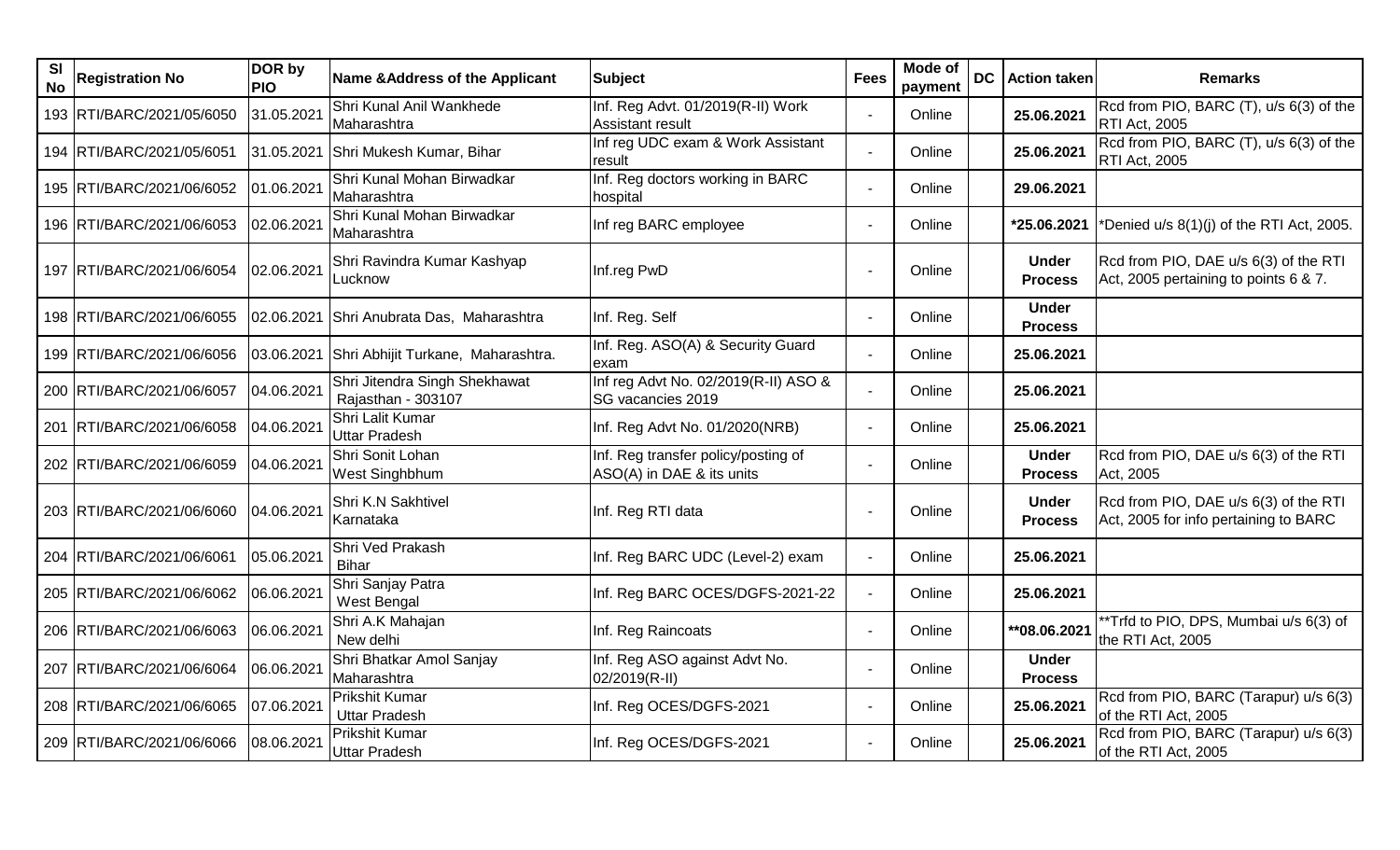| <b>SI</b><br><b>No</b> | <b>Registration No</b>    | DOR by<br><b>PIO</b> | Name & Address of the Applicant                                                    | <b>Subject</b>                                                             | <b>Fees</b> | Mode of<br>payment | <b>DC</b> | <b>Action taken</b>            | <b>Remarks</b>                                      |
|------------------------|---------------------------|----------------------|------------------------------------------------------------------------------------|----------------------------------------------------------------------------|-------------|--------------------|-----------|--------------------------------|-----------------------------------------------------|
|                        | 210 RTI/BARC/2021/06/6067 | 08.06.2021           | Shri NVSV Prasad<br>Telangana                                                      | Inf. Reg medical facility-BARC CHSS                                        |             | Online             |           | <b>Under</b><br><b>Process</b> |                                                     |
|                        | 211 RTI/BARC/2021/06/6068 | 08.06.2021           | Shri Sunil Kumar<br>Haryana                                                        | Inf. Reg Work Assistant/A result                                           |             | <b>IPO</b>         |           | 25.06.2021                     |                                                     |
|                        | 212 RTI/BARC/2021/06/6069 | 08.06.2021           | Shri Kunal<br>Haryana                                                              | Inf. Reg. advt no. 01/2019(R-III)                                          |             | Online             |           | <b>Under</b><br><b>Process</b> |                                                     |
|                        | 213 RTI/BARC/2021/06/6070 | 09.06.2021           | Shri Vireshwar<br><b>Uttar Pradesh</b>                                             | Inf. Reg OCES-DGFS 2021-22                                                 |             | Online             |           | 29.06.2021                     |                                                     |
|                        | 214 RTI/BARC/2021/06/6071 | 09.06.2021           | Shri Rejimon C.K<br>Delhi                                                          | Inf. Reg Govt offices under various<br>ministries/dept, autonomous bodies. |             | Online             |           | <b>Under</b><br><b>Process</b> | Rcd from PIO, DAE u/s 6(3) of the RTI<br>Act, 2005. |
|                        | 215 RTI/BARC/2021/06/6072 | 09.06.2021           | Ms Anannya<br><b>West Bengal</b>                                                   | Inf. Reg OCES-2021 recruitment                                             |             | Online             |           | <b>Under</b><br><b>Process</b> |                                                     |
|                        | 216 RTI/BARC/2021/06/6073 | 10.06.2021           | Shri Vijay Ashok Desale<br>Maharashtra                                             | Inf reg Adv No. 2-DPS-2018                                                 |             | Online             |           | **11.06.2021                   | *Trfd to PIO, DPS u/s 6(3) of the RTI<br>Act, 2005  |
|                        | 217 RTI/BARC/2021/06/6074 | 10.06.2021           | Shri Rajesh Kumar<br>New Delhi                                                     | Inf. Reg UDC Exam (Advt No.<br>01/2019(R-III)                              |             | Online             |           | <b>Under</b><br><b>Process</b> |                                                     |
|                        | 218 RTI/BARC/2021/06/6075 | 11.06.2021           | Shri Kunal Mohan Birwadkar<br>Maharashtra                                          | Inf. Reg. COVID-19 protocol followed<br>inBARC Hospital.                   |             | Online             |           | <b>Under</b><br><b>Process</b> |                                                     |
|                        | 219 RTI/BARC/2021/06/6076 | 11.06.2021           | Shri Swapnil Padmakar Potdar,<br>Maharashtra.                                      | Question papers and answer keys of<br>all rect. Exams                      |             | Online             |           | <b>Under</b><br><b>Process</b> |                                                     |
|                        | 220 RTI/BARC/2021/06/6077 |                      | 12.06.2021 Shri Vontigari Meghana, Telangana.                                      | Inf. Reg UDC Exam Advt No.<br>01/2019(R-III)                               |             | Online             |           | <b>Under</b><br><b>Process</b> |                                                     |
|                        | 221 RTI/BARC/2021/06/6078 |                      | 12.06.2021 Shri Pulivarthi Pedda Chari, Telangana - Inf. Reg Work Assistant A Exam |                                                                            |             | Online             |           | <b>Under</b><br><b>Process</b> |                                                     |
|                        | 222 RTI/BARC/2021/06/6079 |                      | 13.06.2021 Shri Dhananjay Kumar, Jharkhand                                         | Inf. Reg. OCES/DGFS-2021 exam                                              |             | Online             |           | <b>Under</b><br><b>Process</b> |                                                     |
|                        | 223 RTI/BARC/2021/06/6080 |                      | 13.06.2021   Ms. Sridevi V., Tamilnadu                                             | Inf. Reg. Tenders                                                          |             | Online             |           | <b>Under</b><br><b>Process</b> |                                                     |
|                        | 224 RTI/BARC/2021/06/6081 |                      | 14.06.2021 Shri Arpit Arora, Uttarakhand.                                          | Inf. Reg. OCES/DGFS-2020 exam<br>interview marks of self                   |             | Online             |           | <b>Under</b><br><b>Process</b> |                                                     |
|                        | 225 RTI/BARC/2021/06/6082 |                      | 14.06.2021 Shri Anurag Pandey, U.P.                                                | Inf. Reg. OCES/DGFS-2020 exam<br>interview marks of self                   |             | Online             |           | <b>Under</b><br><b>Process</b> |                                                     |
|                        | 226 RTI/BARC/2021/06/6083 |                      | 14.06.2021 Shri Shubham Kaushik, U.P.                                              | Inf. Reg. OCES/DGFS-2020 exam<br>interview marks of self                   |             | Online             |           | <b>Under</b><br><b>Process</b> |                                                     |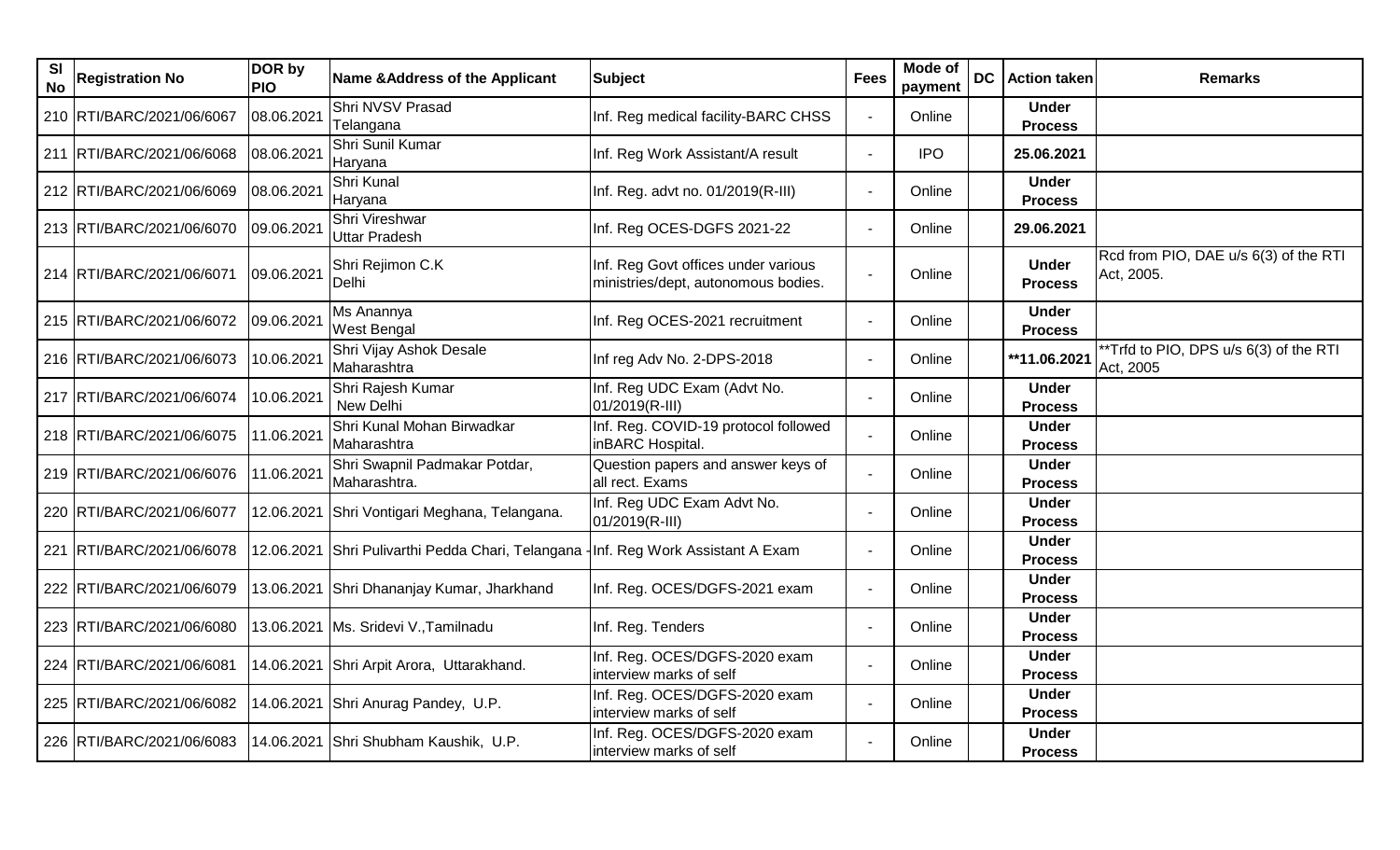| SI<br><b>No</b> | <b>Registration No</b>    | DOR by<br><b>PIO</b> | Name & Address of the Applicant                                           | <b>Subject</b>                                                        | <b>Fees</b>              | Mode of<br>payment | <b>DC</b> | <b>Action taken</b>            | <b>Remarks</b>                                                                                                                                                                                           |
|-----------------|---------------------------|----------------------|---------------------------------------------------------------------------|-----------------------------------------------------------------------|--------------------------|--------------------|-----------|--------------------------------|----------------------------------------------------------------------------------------------------------------------------------------------------------------------------------------------------------|
|                 | 227 RTI/BARC/2021/06/6084 |                      | 14.06.2021 Shri Arjun Kulshrestha, M.P.                                   | Inf. Reg. OCES/DGFS-2020 exam<br>interview marks of self              |                          | Online             |           | <b>Under</b><br><b>Process</b> |                                                                                                                                                                                                          |
|                 | 228 RTI/BARC/2021/06/6085 |                      | 14.06.2021 Shri Saties Kumar, Portblair                                   | Inf. Reg rect. Rule for canteen                                       |                          | Online             |           | <b>Under</b><br><b>Process</b> |                                                                                                                                                                                                          |
|                 | 229 RTI/BARC/2021/06/6086 |                      | 15.06.2021 Shri Ashu Jaglan, Chandigarh.                                  | Inf. Reg. OCES/DGFS-2020 exam<br>interview marks of self              |                          | Online             |           | <b>Under</b><br><b>Process</b> |                                                                                                                                                                                                          |
|                 | 230 RTI/BARC/2021/06/6087 | 15.06.2021           | Shri Sanjeet Kumar Meena<br>Rajasthan -                                   | Inf. Reg BARC Advt No. 01/2019-R-III                                  |                          | Online             |           | <b>Under</b><br><b>Process</b> |                                                                                                                                                                                                          |
|                 | 231 RTI/BARC/2021/06/6088 | 15.06.2021           | Shri Shemin Joy<br>New Delhi                                              | Inf. RRF winners in 2019 to 2021                                      |                          | Online             |           | **18.06.2021                   | **Trfd to PIO, DAE u/s 6(3) of the RTI<br>Act, 2005.                                                                                                                                                     |
|                 | 232 RTI/BARC/2021/06/6089 | 15.06.2021           | Shri Shiv Kamal Bahadur Yadav<br>Maharashtra                              | Inf. Reg Scientific Assistant                                         |                          | Online             |           | <b>Under</b><br><b>Process</b> | Rcd from PIO, DAE u/s 6(3) of the RTI<br>Act, 2005                                                                                                                                                       |
|                 | 233 RTI/BARC/2021/06/6090 | 16.06.2021           | Shri Kunal Mohan Birwadkar<br>Maharashtra                                 | Inf. Reg divisions working on COVID<br>related activities             |                          | Online             |           | <b>Under</b><br><b>Process</b> |                                                                                                                                                                                                          |
|                 | 234 RTI/BARC/2021/06/6091 | 19.06.2021           | <b>SK.Md Mamun</b><br>Westbengal                                          | Inf. Reg Advt No. 01/2019-R-III                                       |                          | Online             |           | <b>Under</b><br><b>Process</b> |                                                                                                                                                                                                          |
|                 | 235 RTI/BARC/2021/06/6092 | 21.06.2021           | Shri Chetan Kumar Meena<br>Rajasthan                                      | Inf. Reg Promotion policy of<br>Technician (PWD)                      |                          | Online             |           | <b>Under</b><br><b>Process</b> | Rcd from PIO, DAE u/s 6(3) of the RTI<br>Act, 2005                                                                                                                                                       |
|                 |                           |                      | 236 RTI/BARC/2021/06/6093 21.06.2021 Shri Deepanshu Chauhan, Haryana.     | Inf. Reg. OCES/DGFS 2020 interview<br>marks of self and cut off marks |                          | Online             |           | <b>Under</b><br><b>Process</b> |                                                                                                                                                                                                          |
|                 | 237 RTI/BARC/2021/06/6094 | 21.06.2021           | Shri Resapu Adithya Kumar Reddy,<br>A.P.                                  | Inf reg Advt No. 02/2019-R-II for the<br>post of Security Guard       |                          | Online             |           | <b>Under</b><br><b>Process</b> |                                                                                                                                                                                                          |
|                 | 238 RTI/BARC/2021/06/6095 |                      | 21.06.2021 Shri Chaithanyaa K G, Tamil Nadu.                              | Inf. Reg. OCES/DGFS 2020 interview<br>marks of self and cut off marks |                          | Online             |           | <b>Under</b><br><b>Process</b> |                                                                                                                                                                                                          |
|                 |                           |                      | 239 RTI/BARC/2021/06/6096 22.06.2021 Shri M. Valli Narayanan, Tamil Nadu. | Inf. Reg. Transportation cost                                         |                          | Online             |           | <b>Under</b><br><b>Process</b> | Rcd from PIO, DAE u/s 6(3) of the RTI<br>Act, 2005.<br>Trfd online to PIO, BARCF, Kalpakkam,<br>PIO RMP, Mysuru, PIO, BARC, tarapur,<br>PIO, BARC, Vizag u/s 6(3) of the RTI<br>Act, 2005 on 25.06.2021. |
|                 | 240 RTI/BARC/2021/06/6097 | 23.06.2021           | Shri Bheemanathini Kalyan Kumar<br>Telangana                              | Inf. Reg Advt No. 01/2019-R-III                                       | $\overline{\phantom{a}}$ | Online             |           | <b>Under</b><br><b>Process</b> |                                                                                                                                                                                                          |
|                 | 241 RTI/BARC/2021/06/6098 | 23.06.2021           | Shri Ajay Kumar<br>Madhya Pradesh                                         | Inf. Reg Sub-officer Course                                           | $\blacksquare$           | Online             |           | <b>Under</b><br><b>Process</b> |                                                                                                                                                                                                          |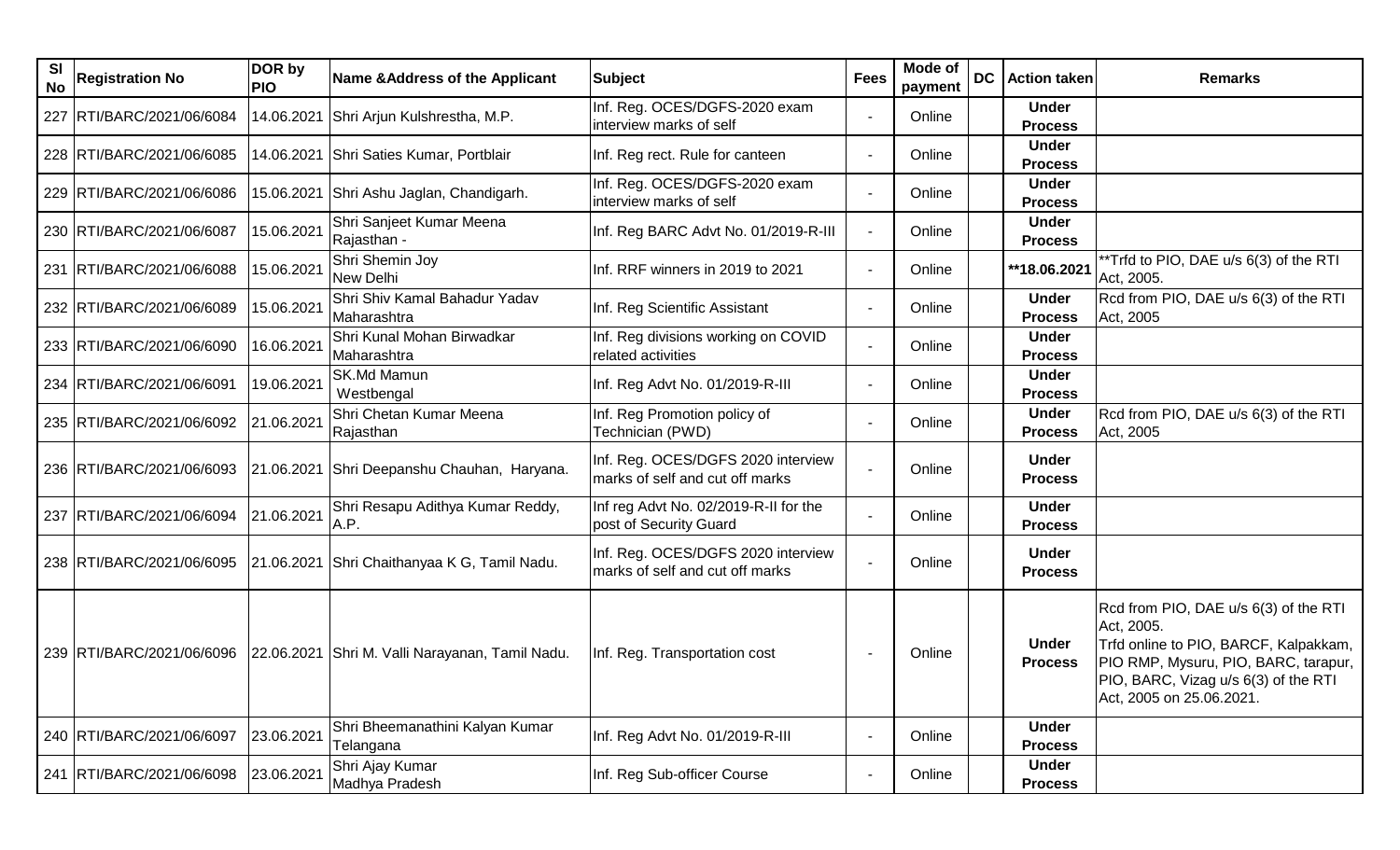| SI<br><b>No</b> | <b>Registration No</b>    | DOR by<br><b>PIO</b> | <b>Name &amp;Address of the Applicant</b>       | Subject                                                                       | <b>Fees</b> | Mode of<br>payment | <b>DC</b> | <b>Action taken</b>            | <b>Remarks</b>                                              |
|-----------------|---------------------------|----------------------|-------------------------------------------------|-------------------------------------------------------------------------------|-------------|--------------------|-----------|--------------------------------|-------------------------------------------------------------|
|                 | 242 RTI/BARC/2021/06/6099 | 23.06.2021           | Shri Ravi Kumar<br><b>Bihar</b>                 | Inf. Reg rectt of Scientific Officer in<br>2021                               |             | Online             |           | <b>Under</b><br><b>Process</b> |                                                             |
|                 | 243 RTI/BARC/2021/06/6100 |                      | 25.06.2021 Shri D Santhosh Kumar, Telangana -   | Inf. Reg UDC exam vide Advt. No.<br>01/2019(R-III)                            |             | Online             |           | <b>Under</b><br><b>Process</b> | Rcd from PIO, BARC, Vizag u/s 6(3) of<br>the RTI Act, 2005. |
|                 | 244 RTI/BARC/2021/06/6101 |                      | 27.06.2021 Shri Puran Singh, Rajasthan          | Inf. Reg. promotion norms, perks and<br>other details of Security Guard & ASO |             | Online             |           | <b>Under</b><br><b>Process</b> |                                                             |
|                 | 245 RTI/BARC/2021/06/6102 | 28.06.2021           | Shri Himmat Singh, Maharashtra.                 | Inf. Reg. Employee details                                                    |             | Online             |           | <b>Under</b><br><b>Process</b> |                                                             |
|                 | 246 RTI/BARC/2021/06/6103 |                      | 28.06.2021 Shri Saksham Srivastava, M.P.        | Inf. Reg. OCES/DGFS-2020 interview<br>marks of self                           |             | Online             |           | <b>Under</b><br><b>Process</b> |                                                             |
|                 | 247 RTI/BARC/2021/06/6104 |                      | 28.06.2021 Shri P. B. Devarukhkar, Maharashtra. | Inf. Reg. Adhoc promotions                                                    |             | Online             |           | <b>Under</b><br><b>Process</b> | Rcd from PIO, DAE u/s 6(3) of the RTI<br>Act, 2005.         |
|                 | 248 RTI/BARC/2021/06/6105 |                      | 28.06.2021 Dr. Gopal Nath, Varanasi.            | Inf. Reg. BARC employee                                                       | 10          | <b>IPO</b>         |           | <b>Under</b><br><b>Process</b> |                                                             |
|                 | 249 RTI/BARC/2021/06/6106 |                      | 29.06.2021 Shri Aman Soni, U.P.                 | Inf. W.r.t. Steno-II post vide Advt. No.<br>01/2019-R-III                     |             | Online             |           | <b>Under</b><br><b>Process</b> | Rcd from PIO, DAE u/s 6(3) of the RTI<br>Act, 2005.         |
|                 | 250 RTI/BARC/2021/06/6107 |                      | 29.06.2021 Shri Sachin Singh Naruka, Rajasthan. | Inf. Reg. OCES/DGFS-2020 interview<br>marks of self and cutoff marks          |             | Online             |           | <b>Under</b><br><b>Process</b> |                                                             |
|                 | 251 RTI/BARC/2021/06/6108 | 29.06.2021           | Shri Anil Kumar Bamil, Delhi                    | Inf. Reg Advt No. 01/2019-R-III for the<br>post of UDC                        |             | Online             |           | <b>Under</b><br><b>Process</b> |                                                             |
|                 | 252 RTI/BARC/2021/06/6109 |                      | 30.06.2021 Shri Jishnu Jyoti Bordoloi, Assam.   | Inf. Reg. OCES/DGFS-2020 interview<br>marks of self and cutoff marks          |             | Online             |           | <b>Under</b><br><b>Process</b> |                                                             |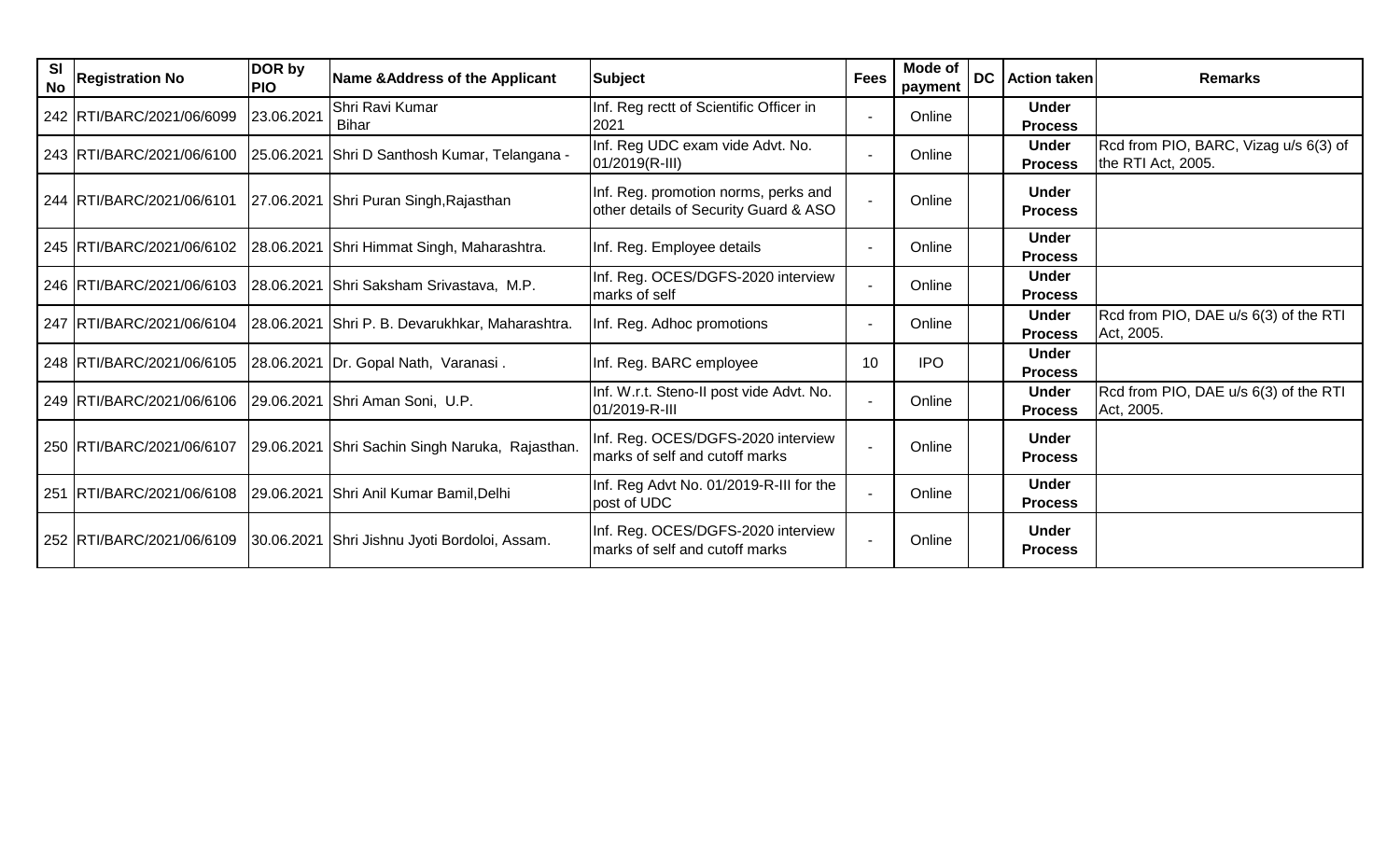**FIRST APPEAL Quaterly Report on Implementation of RTI for the period from 01.04.2021 to 30.06.2021**

| SI<br><b>No</b> | <b>Registration No</b>           | <b>DOR by PIO</b> | Name & Address of the<br><b>Applicant</b>  | <b>Subject</b>                                                            | <b>Action taken</b> | <b>Disposal of Appeal</b>                                    | <b>Remarks</b> |
|-----------------|----------------------------------|-------------------|--------------------------------------------|---------------------------------------------------------------------------|---------------------|--------------------------------------------------------------|----------------|
|                 | RTI/BARC/2021/01/5751            | 29.01.2021        | Shri Sandeep S,<br>Maharashtra             | Inf. Reg duty exemption to employees<br>during COVID pandemic             | 09.04.2021          | Appeal received on 27.02.2021<br>Disposed off on 09.04.2021  |                |
| $\overline{2}$  | RTI/BARC/2021/01/5757            | 29.01.2021        | Shri Vikas K. Telang,<br>Maharashtra       | Inf reg re-interview of self for SOF &<br>SO/G                            | 09.04.2021          | Appeal received on 01.03.2021.<br>Disposed off on 09.04.2021 |                |
| 3               | RTI/BARC/2021/01/5749 28.01.2021 |                   | Shri Vikas K. Telang,<br>Maharashtra       | Inf. Reg promtion interview of self (SO/F)                                | 09.04.2021          | Appeal received on 01.03.2021.<br>Disposed off on 09.04.2021 |                |
| 4               | RTI/BARC/2021/01/5732 20.01.2021 |                   | Shri Kunal Mohan<br>Birwadkar, Maharashtra | Inf. Reg complaint submitted against<br>BARC employee (Transport related) | 15.04.2021          | Appeal received on 02.03.2021.<br>Disposed off on 15.04.2021 |                |
| 5               | RTI/BARC/2021/01/5748 28.01.2021 |                   | Shri Vikas K. Telang,<br>Maharashtra       | Inf. Reg promtion interview of self (SO/G)                                | 06.04.2021          | Appeal received on 05.03.2021.<br>Disposed off on 15.04.2021 |                |
| 6               | RTI/BARC/2020/09/5517 28.09.2020 |                   | Smt. Lata Gangaram Koli,<br>Maharashtra.   | Inf. Reg complaint against BARC<br>employee                               | 06.04.2021          | Appeal received on 05.03.2021.<br>Disposed off on 06.04.2021 |                |
|                 | RTI/BARC/2020/11/5592 09.11.2020 |                   | Smt. Lata Gangaram Koli,<br>Maharashtra.   | Dertails of actions initiated against BARC<br>employee                    | 06.04.2021          | Appeal received on 05.03.2021.<br>Disposed off on 06.04.2021 |                |
| 8               | RTI/BARC/2021/02/5770 05.02.2021 |                   | Shri Donal Marshal<br>Noronha, Maharashtra | Inf. Reg M.Sc degree and promotion                                        | 16.04.2021          | Appeal received on 08.03.2021.<br>Disposed off on 16.04.2021 |                |
| 9               | RTI/BARC/2021/02/5767            | 04.02.2021        | Shri Donal Marshal<br>Noronha, Maharashtra | Inf. Reg Merit Promotion scheme -<br>disrepancies                         | 16.04.2021          | Appeal received on 08.03.2021.<br>Disposed off on 16.04.2021 |                |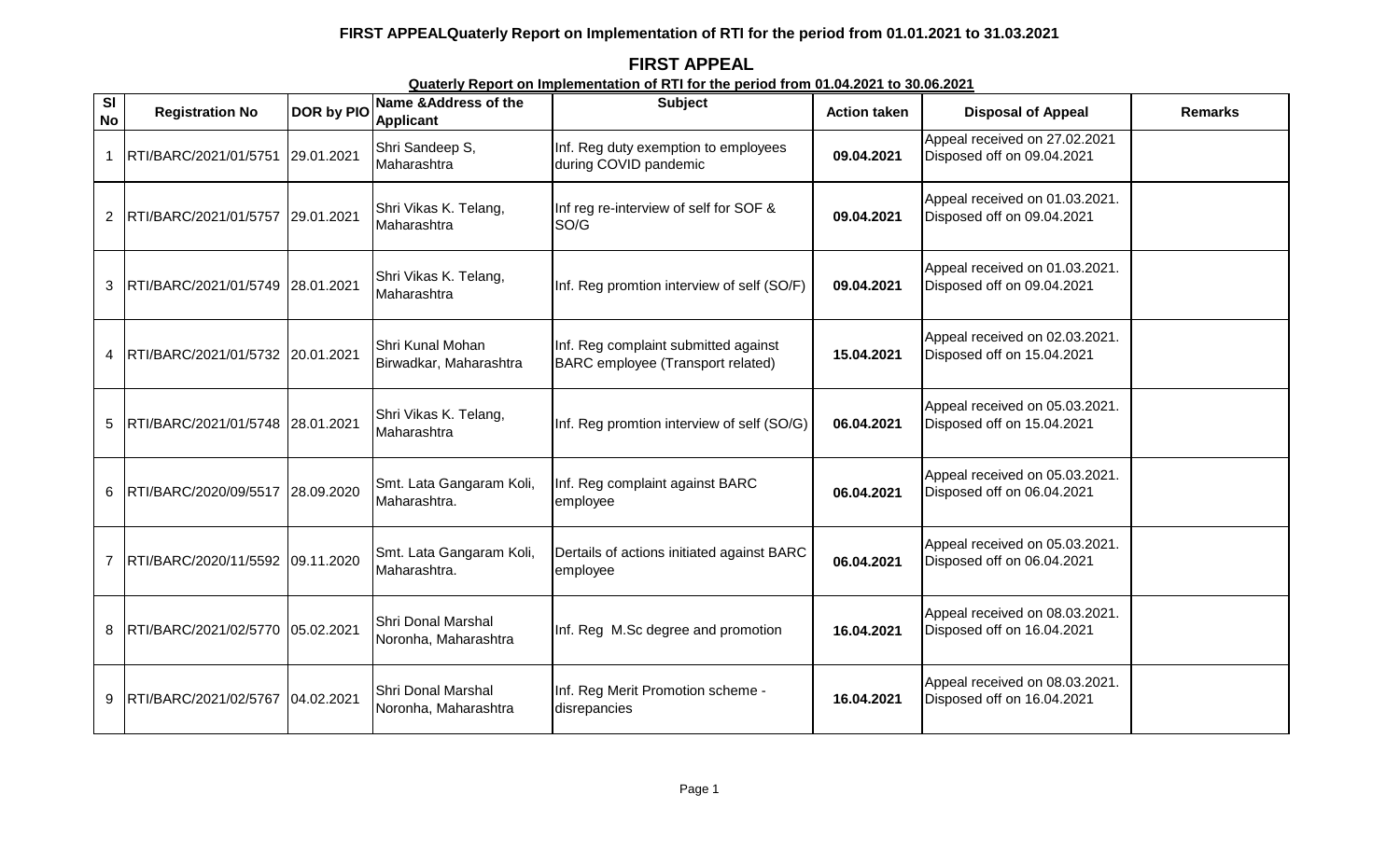| <b>SI</b><br><b>No</b> | <b>Registration No</b>                  | DOR by PIO | Name & Address of the<br><b>Applicant</b>   | <b>Subject</b>                         | <b>Action taken</b> | <b>Disposal of Appeal</b>                                    | <b>Remarks</b>                                               |
|------------------------|-----------------------------------------|------------|---------------------------------------------|----------------------------------------|---------------------|--------------------------------------------------------------|--------------------------------------------------------------|
|                        | 10 RTI/BARC/2021/02/5779 09.02.2021     |            | Shri Sandesh Shivaji<br>Jadhav, Maharashtra | Inf. Reg ASO /A                        | 22.04.2021          | Appeal received on 09.03.2021.<br>Disposed off on 22.04.2021 | Inf provided as per the<br>directions of AA on<br>28.04.2021 |
|                        | 11 RTI/BARC/2021/02/5776 07.02.2021     |            | Shri Selvanayagam D.R,<br><b>Tamil Nadu</b> | Inf. Reg Pension                       | 20.04.2021          | Appeal received on 10.03.2021.<br>Disposed off on 20.04.2021 | Inf provided as per the<br>directions of AA on<br>28.04.2021 |
|                        | 12 RTI/BARC/2021/02/5791                | 15.02.2021 | Shri Shubham Gupta,<br>Haryana              | Inf. Reg exam papers                   | 15.04.2021          | Appeal received on 10.03.2021.<br>Disposed off on 15.04.2021 | Inf provided as per the<br>directions of AA on<br>22.04.2021 |
|                        | 13 RTI/BARC/2021/01/5718 13.01.2021     |            | Smt. N Maheshwari,<br>Maharashtra           | Inf reg. hired vehicle - NRB           | 22.04.2021          | Appeal received on 10.03.2021.<br>Disposed off on 22.04.2021 |                                                              |
|                        | 14 RTI/BARC/2021/02/5777                | 09.02.2021 | Shri Vikas.K.Telang,<br>Maharashtra         | Inf. Reg Hon'able CAT decision         | 20.04.2021          | Appeal received on 10.03.2021.<br>Disposed off on 20.04.2021 |                                                              |
|                        | 15   RTI/BARC/2021/02/5778   09.02.2021 |            | Shri Vikas.K.Telang,<br>Maharashtra         | Inf. Reg.training school and promotion | 16.04.2021          | Appeal received on 11.03.2021.<br>Disposed off on 16.04.2021 |                                                              |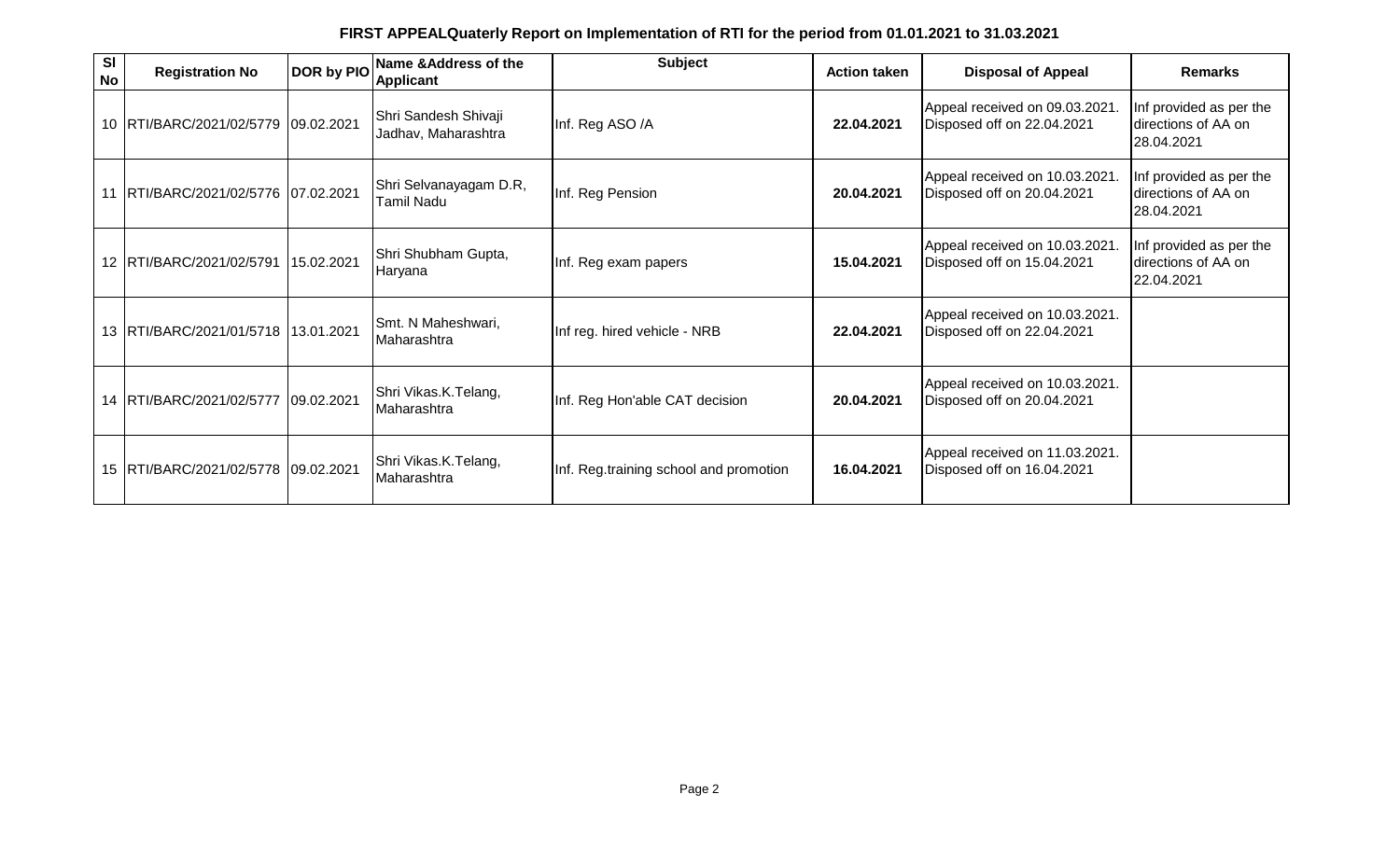| SI<br><b>No</b> | <b>Registration No</b>         | DOR by PIO | Name & Address of the<br>Applicant                                                            | <b>Subject</b>                                                                                                  | <b>Action taken</b> | <b>Disposal of Appeal</b>                                    | <b>Remarks</b> |
|-----------------|--------------------------------|------------|-----------------------------------------------------------------------------------------------|-----------------------------------------------------------------------------------------------------------------|---------------------|--------------------------------------------------------------|----------------|
|                 | 16 RTI/BARC/2021/01/5734       | 20.01.2021 | Shri Shamrao Narayan<br>Dhanorkar, Maharashtra                                                | Inf. Reg verification of caste certificate of<br>employees belonging to BARC                                    | 29.04.2021          | Appeal received on 17.03.2021.<br>Disposed off on 29.04.2021 |                |
|                 | 17 RTI/BARC/2021/02/5802       | 20.02.2021 | Shri Gururaj Kulkarni,<br>Karnataka                                                           | Inf. Reg STPT-2018                                                                                              | 29.04.2021          | Appeal received on 20.03.2021.<br>Disposed off on 29.04.2021 |                |
|                 | 18 RTI/BARC/2021/02/5805       | 21.02.2021 | Shri Samir Bhanja, West<br>Bengal                                                             | Inf. Reg UDC exam (Advt. 01/2019(R-III)                                                                         | 03.05.2021          | Appeal received on 22.03.2021.<br>Disposed off on 03.05.2021 |                |
| 19              | RTI/BARC/2021/02/5814/<br>5815 | 24.02.2021 | Shri Abhiraj R.I, Kerala                                                                      | Inf. Reg exam of UDC (Advt. 01/2019(R-<br>$\vert$ III)                                                          | 06.05.2021          | Appeal received on 25.03.2021.<br>Disposed off on 06.05.2021 |                |
|                 | 20 RTI/BARC/2021/02/5764       | 01.02.2021 | Shri Y.S Mallikarjunaiah,<br>Karnataka.                                                       | Inf. Reg ASO (A) rectt against<br>Advt.1/2001(R-III) - Copy of vacancy &<br>appointment register                | 06.05.2021          | Appeal received on 25.03.2021.<br>Disposed off on 06.05.2021 |                |
| 21              | RTI/BARC/2021/02/5826/<br>5827 | 16.02.2021 | Shri SG<br><b>Tamil Nadu</b>                                                                  | Inf. Reg employees of BARC & transfers                                                                          | 07.05.2021          | Appeal received on 30.03.2021.<br>Disposed off on 07.05.2021 |                |
|                 | 22 RTI/BARC/2021/03/5845       | 04.03.2021 | Shri Yogesh Ramji Rathod<br>D-24, Varsha, New<br>Mandala, Anushakti Nagar,<br>Mumbai - 400094 | Inf reg Advt. 02/2019 (R-II)                                                                                    | 31.03.2021          | Appeal received on 02.04.2021.<br>Disposed off on 12.05.2021 |                |
|                 | 23 RTI/BARC/2021/03/5837       | 01.03.2021 | Shri Vikas K. Telang,<br>Navi Mumbai                                                          | Inf reg BARC TS 27th batch officers                                                                             | *30.03.2021         | Appeal received on 06.04.2021.<br>Disposed off on 19.05.2021 |                |
|                 | 24 RTI/BARC/2021/03/5861       | 10.03.2021 | Ms. Sandhya Mishra<br>Maharashtra                                                             | Inf. Reg rectt of SO's/TO's in BARC<br>through BARC TS & DR                                                     | 05.04.2021          | Appeal received on12.04.2021.<br>Disposed off on 12.05.2021  |                |
|                 | 25 RTI/BARC/2021/03/5873       | 15.03.2021 | Shri Dhaneshwar Sharma<br>Dehradun                                                            | Inf reg expenditure on plan project<br>(Isotope Hydrology Centre), BARC,<br>Dehradun from start to March - 2021 | 12.04.2021          | Appeal received on12.04.2021.<br>Disposed off on 25.05.2021  |                |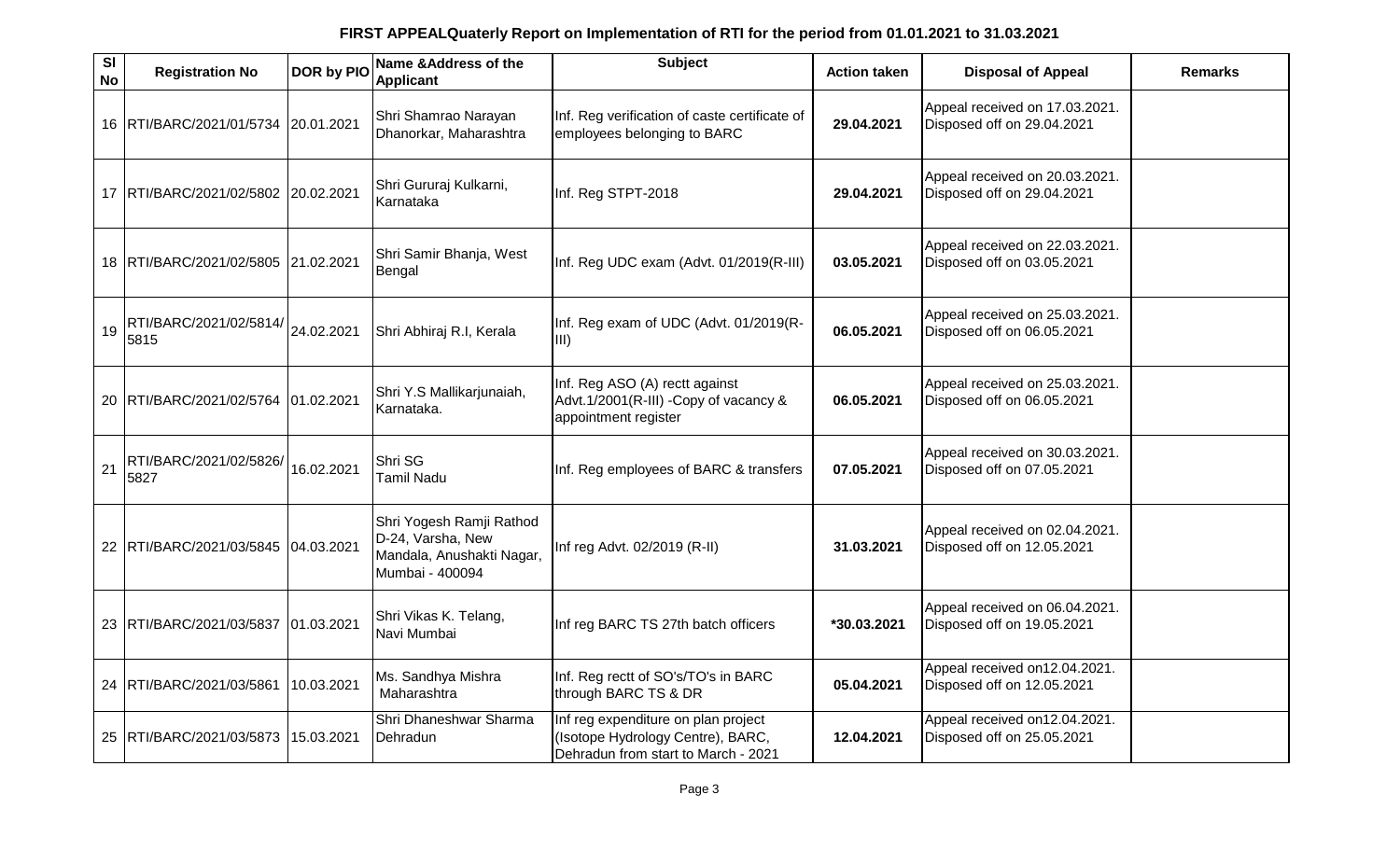| SI<br><b>No</b> | <b>Registration No</b>              | DOR by PIO | Name & Address of the<br><b>Applicant</b>                                                         | <b>Subject</b>                                                                                         | <b>Action taken</b> | <b>Disposal of Appeal</b>                                    | <b>Remarks</b> |
|-----------------|-------------------------------------|------------|---------------------------------------------------------------------------------------------------|--------------------------------------------------------------------------------------------------------|---------------------|--------------------------------------------------------------|----------------|
|                 | 26 RTI/BARC/2021/02/5793            | 12.02.2021 | Shri Amandeep Singh Bedi<br>Gurgaon                                                               | Inf. Ref OCES-2016 training of self                                                                    | 12.03.2021          | Appeal received on 20.04.2021.<br>Disposed off on 20.05.2021 |                |
|                 | 27 RTI/BARC/2021/03/5885            | 22.03.2021 | Shri S.P Chaudhaury<br>Maharashtra                                                                | Inf. Reg empanelled hospital in Thane                                                                  | 20.04.2021          | Appeal received on 21.04.2021.<br>Disposed off on 03.06.2021 |                |
|                 | 28 RTI/BARC/2021/03/5860            | 10.03.2021 | Shri Kunal Mohan<br>Birwadkar, Maharashtra                                                        | Inf. Reg BARC employee                                                                                 | 08.04.2021          | Appeal received on 22.04.2021.<br>Disposed off on 20.05.2021 |                |
|                 | 29 RTI/BARC/2021/03/5884            | 22.03.2021 | Shri Vikas K. Telang, CH3-<br>62, Kendriya Vihar, Sector<br>11, Kharghar, Navi Mumbai<br>410 210. | Inf. Reg Committee for APAR's                                                                          | *19.04.2021         | Appeal received on 23.04.2021.<br>Disposed off on 27.05.2021 |                |
|                 | 30 RTI/BARC/2021/03/5882 22.03.2021 |            | Shri Jitendra Kumar<br>Sharma, Rajasthan                                                          | Inf. Reg ASO Exam (Advt No. 02/2019-R-<br>III)                                                         | 16.04.2021          | Appeal received on 27.04.2021.<br>Disposed off on 10.06.2021 |                |
|                 | 31  RTI/BARC/2021/03/5900           | 30.03.2021 | Shri Rajat Simele<br>Maharashtra                                                                  | Inf. Reg UDC exam (Advt.01/2019) R-III                                                                 | 28.04.2021          | Appeal received on 29.04.2021.<br>Disposed off on 04.06.2021 |                |
|                 | 32 RTI/BARC/2021/03/5878 20.03.2021 |            | Mr. Mohammad Adil<br>Gujarat                                                                      | Inf reg Stipendiary Trainee - (Group B),<br>Instrumentation                                            | 15.04.2021          | Appeal received on 30.04.2021.<br>Disposed off on 27.05.2021 |                |
|                 | 33 RTI/BARC/2021/03/5838 02.03.2021 |            | Ms. Niladri Sekhar Bose<br>West Bengal                                                            | Inf. Reg Thermonuclear devices                                                                         | *30.03.2021         | Appeal received on 04.05.2021.<br>Disposed off on 07.06.2021 |                |
|                 | 34 RTI/BARC/2021/03/5864 11.03.2021 |            | Ms. Sushama Sarkar<br><b>West Bengal</b>                                                          | Inf. Reg NRB                                                                                           | 08.04.2021          | Appeal received on 08.05.2021.<br>Disposed off on 11.06.2021 |                |
|                 | 35 RTI/BARC/2021/04/5917            | 04.04.2021 | Shri Rishabh Sharma<br>Rajasthan - 333026                                                         | Inf. Reg ASO (A) rectt against<br>Advt.1/2009 (R-III) -Copy of empanelled<br>candidates & written exam | 03.05.2021          | Appeal received on 08.05.2021.<br>Disposed off on 07.06.2021 |                |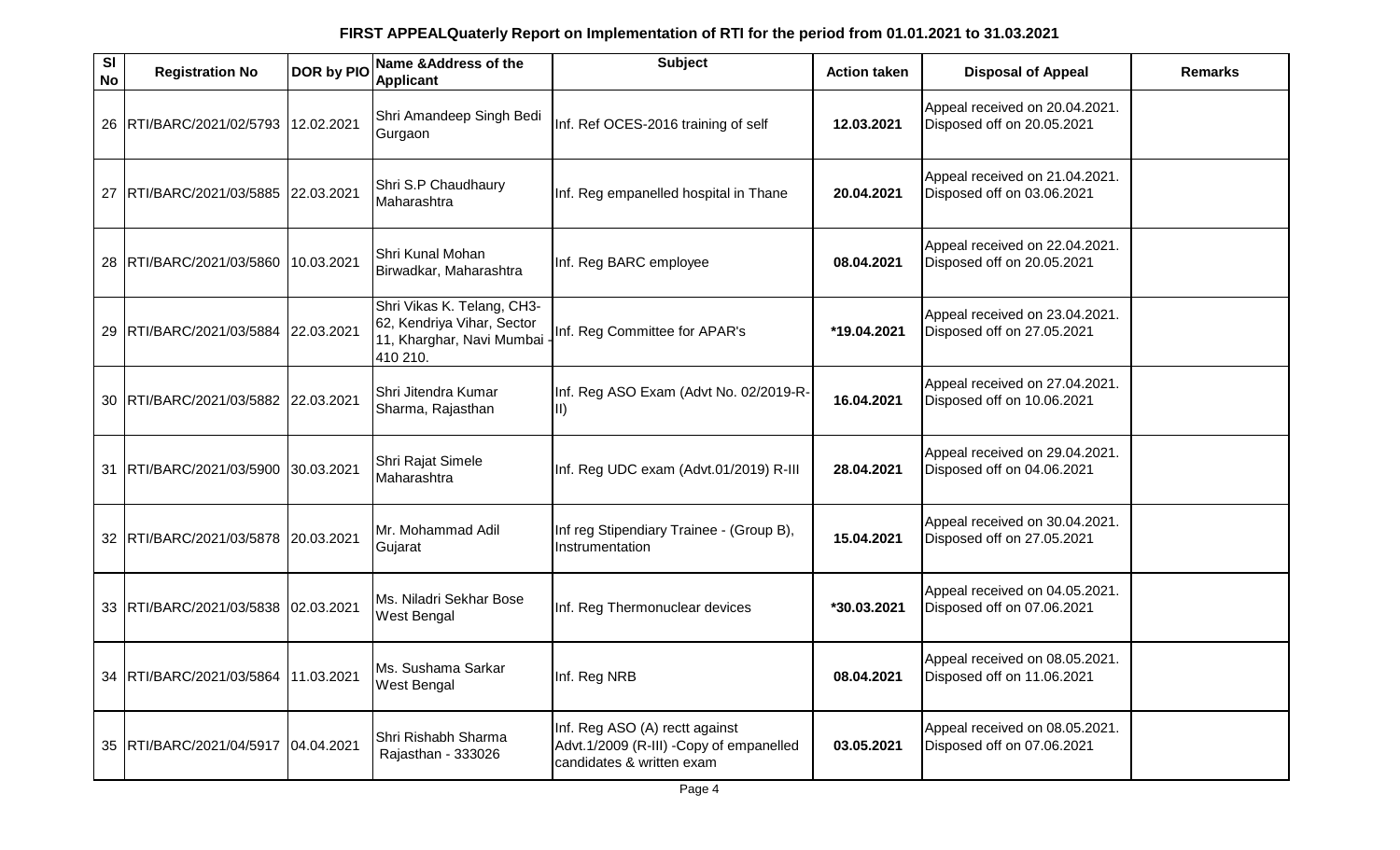| $\overline{\mathbf{s}}$<br><b>No</b> | <b>Registration No</b>              | DOR by PIO | Name & Address of the<br><b>Applicant</b>   | <b>Subject</b>                                                                       | <b>Action taken</b> | <b>Disposal of Appeal</b>                                    | <b>Remarks</b>                                               |
|--------------------------------------|-------------------------------------|------------|---------------------------------------------|--------------------------------------------------------------------------------------|---------------------|--------------------------------------------------------------|--------------------------------------------------------------|
|                                      | 36 RTI/BARC/2021/03/5888            | 23.03.2021 | Shri Udayveer Suman<br><b>Uttar Pradesh</b> | Inf. Reg Advt. No. 01/2020 (NRB)                                                     | 21.04.2021          | Appeal received on 09.05.2021.<br>Disposed off on 14.06.2021 |                                                              |
|                                      | 37 RTI/BARC/2021/04/5929            | 08.04.2021 | Shri Sanjay Patra<br><b>West Bengal</b>     | Inf reg OCES/DGFS rectt process                                                      | 06.05.2021          | Appeal received on 09.05.2021.<br>Disposed off on 07.06.2021 | Inf provided as per the<br>directions of AA on<br>11.06.2021 |
|                                      | 38 RTI/BARC/2021/03/5901            | 30.03.2021 | Shri D R Kiran Balwantrao<br>Maharashtra.   | Inf. Reg reimbursement of medical claim<br>settelment                                | 28.04.2021          | Appeal received on 09.05.2021<br>Disposed off on 16.06.2021  | Inf provided as per the<br>directions of AA on<br>25.06.2021 |
|                                      | 39 RTI/BARC/2021/04/5923            | 05.04.2021 | Shri Vikas K. Telang,<br>Navi Mumbai        | Inf. Reg Promotion interview                                                         | *03.05.2021         | Appeal received on 19.05.2021.<br>Disposed off on 07.06.2021 |                                                              |
|                                      | 40 RTI/BARC/2021/04/5951            | 21.04.2021 | Shri Pankaj Kumar, U.P                      | Inf. Reg selection of SO for orientation<br>course in Nuclear Science & Engineering. | *20.05.2021         | Appeal received on 20.05.2021.<br>Disposed off on 28.06.2021 |                                                              |
|                                      | 41   RTI/BARC/2021/04/5925          | 06.04.2021 | Shri Sandesh Shivaji<br>Jadhav, Navi Mumbai | Inf. Reg rectt rules for SG & ASO                                                    | 03.05.2021          | Appeal received on 23.05.2021.<br><b>Under process</b>       |                                                              |
|                                      | 42 RTI/BARC/2021/03/5877            | 19.03.2021 | Shri Sonu Singh<br>Maharashtra              | Inf reg dak register maintained at Main<br>Gate, Anusjhakti Nagar                    | 16.04.2021          | Appeal received on 24.05.2021.<br>Disposed off on 25.06.2021 |                                                              |
|                                      | 43 RTI/BARC/2021/04/5963 28.04.2021 |            | Shri Lalit Tyagi, Delhi                     | Inf. Reg UDC exam vide Advt. No.<br>01/2019-R-III                                    | 25.05.2021          | Appeal received on 25.05.2021.<br>Disposed off on 14.06.2021 |                                                              |
|                                      | 44 RTI/BARC/2021/04/5964 28.04.2021 |            | Shri Praveen, Telangana.                    | Inf. Reg UDC exam vide Advt. No.<br>01/2019-R-III                                    | 25.05.2021          | Appeal received on 25.05.2021.<br>Disposed off on 28.06.2021 |                                                              |
|                                      | 45   RTI/BARC/2021/04/5977          | 30.04.2021 | Shri Sudipta Das,<br>West Bengal.           | Inf. Re.g UDC exam vide Advt. No.<br>01/2019-R-III                                   | 27.05.2021          | Appeal received on 27.05.2021.<br><b>Under process</b>       |                                                              |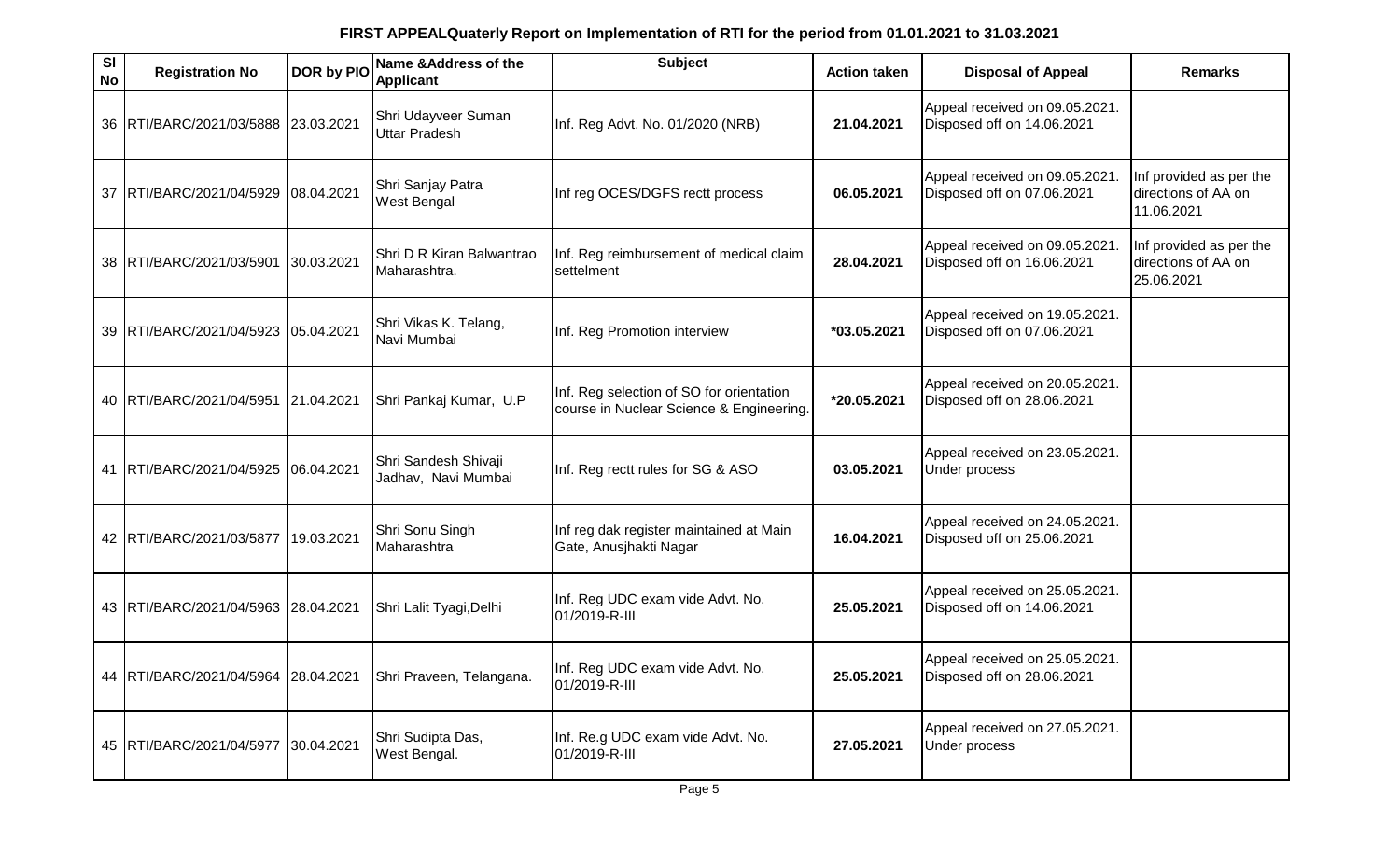| SI<br><b>No</b> | <b>Registration No</b>              | DOR by PIO | Name & Address of the<br><b>Applicant</b>       | <b>Subject</b>                                                    | <b>Action taken</b> | <b>Disposal of Appeal</b>                                    | <b>Remarks</b> |
|-----------------|-------------------------------------|------------|-------------------------------------------------|-------------------------------------------------------------------|---------------------|--------------------------------------------------------------|----------------|
|                 | 46 RTI/BARC/2021/04/5981            | 30.04.2021 | Mr. Sharukh Ali,<br>Uttarakhand                 | Inf. Reg UDC exam vide Advt. No.<br>01/2019-R-III                 | 27.05.2021          | Appeal received on 27.05.2021.<br>Under process              |                |
|                 | 47   RTI/BARC/2021/03/5899          | 30.03.2021 | Shri Binod Sundi,<br>Maharashtra.               | Inf. Reg application of outside<br>employment of self.            | 28.04.2021          | Appeal received on 28.05.2021.<br>Disposed off on 29.06.2021 |                |
|                 | 48 RTI/BARC/2021/04/5907 01.04.2021 |            | Shri Binod Sundi,<br>Maharashtra.               | Inf. Reg quarantine during pandemic<br>(COVID)                    | 28.04.2021          | Appeal received on 28.05.2021.<br>Under process              |                |
|                 | 49   RTI/BARC/2021/04/5922          | 05.04.2021 | Shri Y.S Mallikarjunaiah<br>Karnataka           | Inf. Reg rectt of ASO (A) for Advt- 1/2001-<br>$R$ -III           | 03.05.2021          | Appeal received on 28.05.2021.<br>Under process              |                |
|                 | 50 RTI/BARC/2021/03/5892 24.03.2021 |            | Mr. Tufelaahmad Najirbhai<br>Babi, Gujarat      | Inf. Reg Stipendiary trainee (Advt.<br>01/2020-NRB                | 22.04.2021          | Appeal received on 05.06.2021.<br>Under process              |                |
|                 | 51 RTI/BARC/2021/05/5989            | 03.05.2021 | Shri Shyambabu, Delhi                           | Inf. Reg UDC exam vide Advt. No.<br>01/2019-R-III                 | 01.06.2021          | Appeal received on 06.06.2021.<br>Under process              |                |
|                 | 52 RTI/BARC/2021/05/5996            | 06.05.2021 | Ms. Projjolika Majumdar,<br>West Bengal.        | Inf. Reg UDC exam vide Advt. No.<br>01/2019-R-III                 | 04.06.2021          | Appeal received on 06.06.2021.<br>Under process              |                |
|                 | 53 RTI/BARC/2021/05/6009 11.05.2021 |            | Shri Ashish Yadav, M.P.                         | Inf. W.r.t. Advt. Issued for the post of<br>Peon                  | 10.06.2021          | Appeal received on 11.06.2021.<br>Under process              |                |
|                 | 54 RTI/BARC/2021/05/6010 12.05.2021 |            | Ms. Projjolika Majumdar,<br>West Bengal.        | Inf. Reg UDC exam vide Advt. No.<br>01/2011-R-III & 01/2018-R-III | 11.06.2021          | Appeal received on 11.06.2021.<br>Under process              |                |
|                 | 55 RTI/BARC/2021/05/6037            | 25.05.2021 | Shri Sandeep Srivastava<br><b>Uttar Pradesh</b> | Inf. Reg UDC Examination (Advt.<br>01/2019R-III)                  | 24.06.2021          | Appeal received on 25.06.2021.<br>Under process              |                |